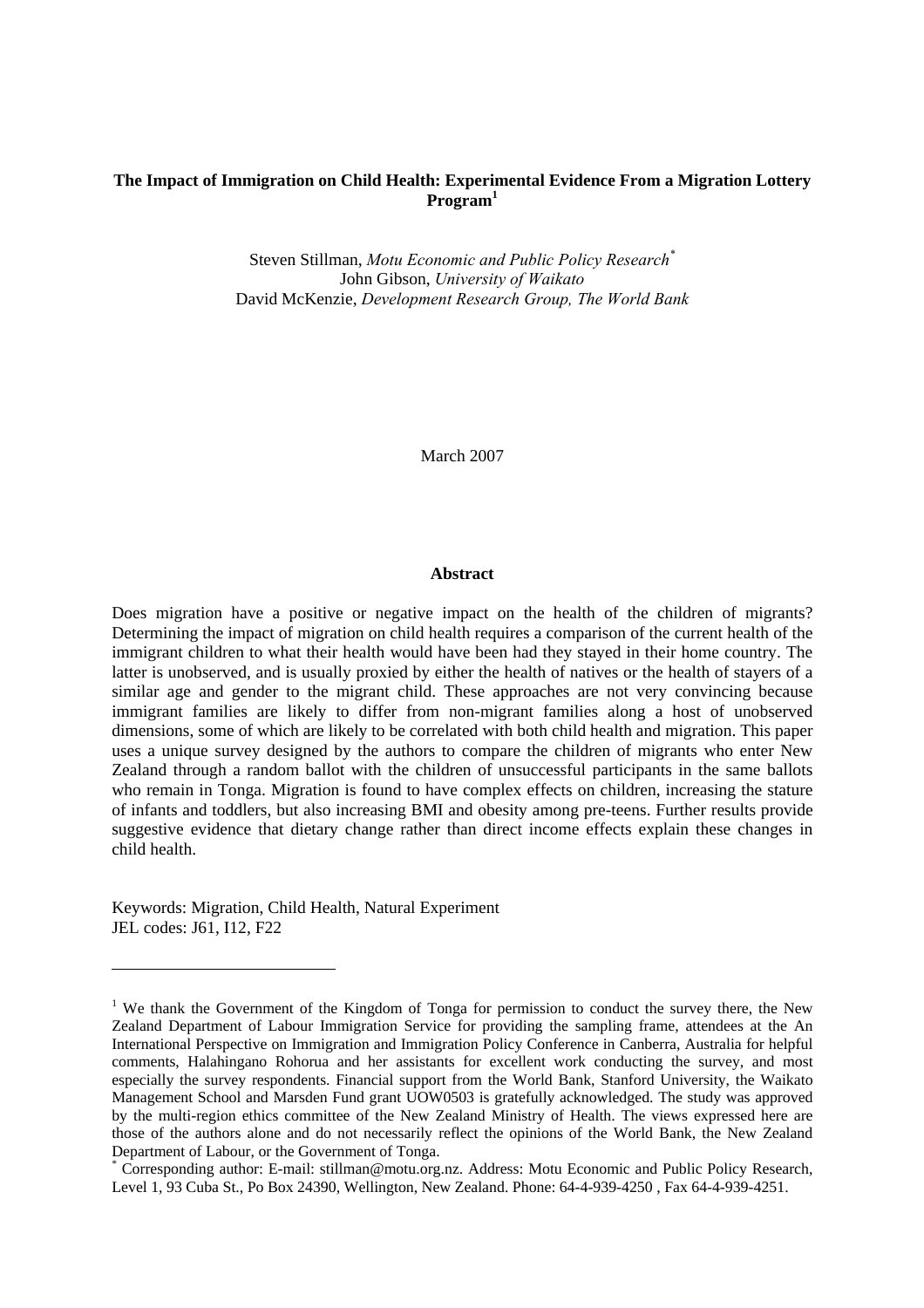## **1. Introduction**

 $\overline{a}$ 

Does migration have a positive or negative impact on the health of the children of migrants? The existing literature cannot answer this question. Much of this literature settles for comparing the health of immigrants and their children to that of native-born groups in the destination country (e.g. Bell et al, 1996; Institute of Medicine, 1998; Frisbie et al, 2001; Gordan et al, 2003, Kirchengast and Schober, 2006). Such comparisons ignore any pre-existing differences between these groups and thus cannot identify the causal effect of migration. A much smaller literature looks at children who remain in their home countries whilst a parent migrates (e.g. Kanaiaupuni and Donato, 1999; Hildebrandt and McKenzie, 2005). These studies can at best determine the impact of having a migrant parent on the health of children, but do not provide information on the health impacts of the child themselves migrating.

Identifying the causal impact of migration on child health instead requires comparing the current health of migrant children to what their health would have been had they stayed in their home country. The only study we are aware that attempts to do this is Smith et al. (2003), which compares children in Maya immigrant families in the US to Maya children in Guatemala. However, there are two serious concerns with this study. First, the examined comparison samples are unrepresentative and are surveyed in different years using different survey instruments. A number of papers in the programme evaluation literature show that both having common survey instruments and comparing representative sample of individuals over the same time period are prerequisites for obtaining unbiased estimates of causal impacts (Heckman et. al, 1998; Angrist, 2004).<sup>2</sup> Second, and even more importantly, the paper assumes that the health of non-migrants children of the same age and gender is an appropriate counterfactual for what the health of migrant children would have been in the absence of migration. This approach is not very convincing because migrant families are likely to differ from non-migrant families along a host of unobserved dimensions, some of which are likely to be correlated with both child health and migration. For example, migrant families are likely to have

 $2$  In general, there are very few surveys which collect representative data in both the migrant origin and destination countries over the same time periods.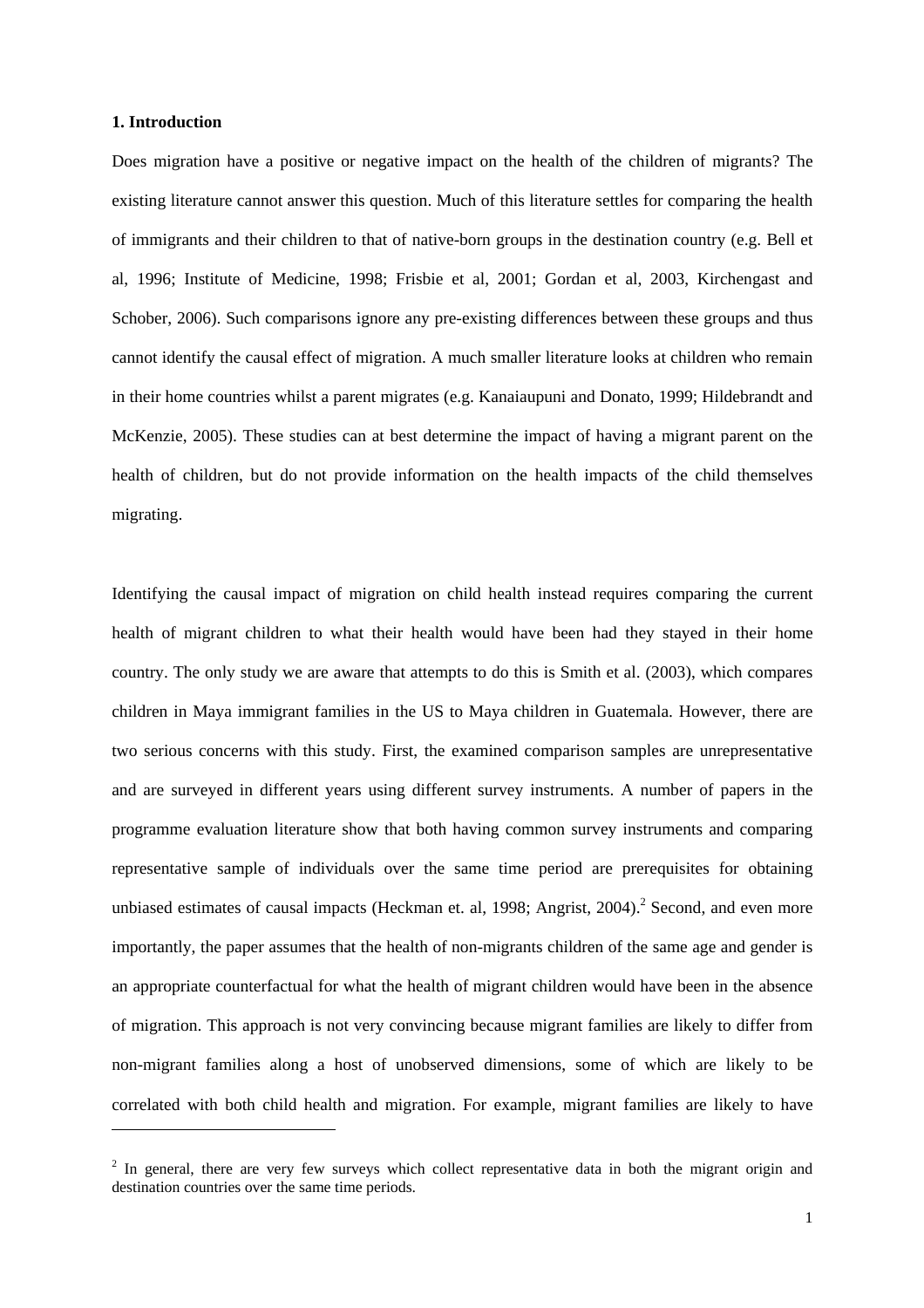different amounts of wealth or different desires for investing in their children's human capital than non-migrant families, or have experienced shocks, such as a crop failure, that have affected their desire to migrate. Each of these, in turn, is likely to be related to the health of their children.

This paper overcomes both of these problems by examining children's health in the context of a unique survey of participants in a migrant lottery program. The Pacific Access Category (PAC) under New Zealand's immigration policy allows an annual quota of Tongans to migrate to New Zealand in addition to those approved through other migration categories, such as skilled migrants and family streams. The other options available for Tongans to migrate are fairly limited, unless they have close family members abroad. Many more applications are received than the quota allows, so a ballot is used by the New Zealand Department of Labour to randomly select from amongst the registrations. The same survey instrument, designed by the authors, was applied in both Tonga and New Zealand in the same time period and allows experimental estimates of the impact of migration on child health to be obtained by comparing the health of immigrant children whose parents were successful applicants in the ballot to the health of those children whose parents applied to migrate under the quota, but whose names were not drawn in the ballot.

Estimating the causal impact on migration on child health is particularly important, because whereas there is general agreement that migration increases the incomes of households (although the magnitude of this impact is still being debated), there are also concerns that this increase in income, as well as, the cultural changes associated with moving to a new country have negative impacts on both adult and child health.<sup>3</sup> With no estimates of the causal impact on migration on child health available from the literature, it is impossible to know whether this concern is valid or just reflects misinterpreted data and misplaced stereotypes.

<sup>3</sup> For example, see http://vivirlatino.com/2006/03/02/immigration-to-the-us-harmful-to-your-health.php (accessed March 4, 2007)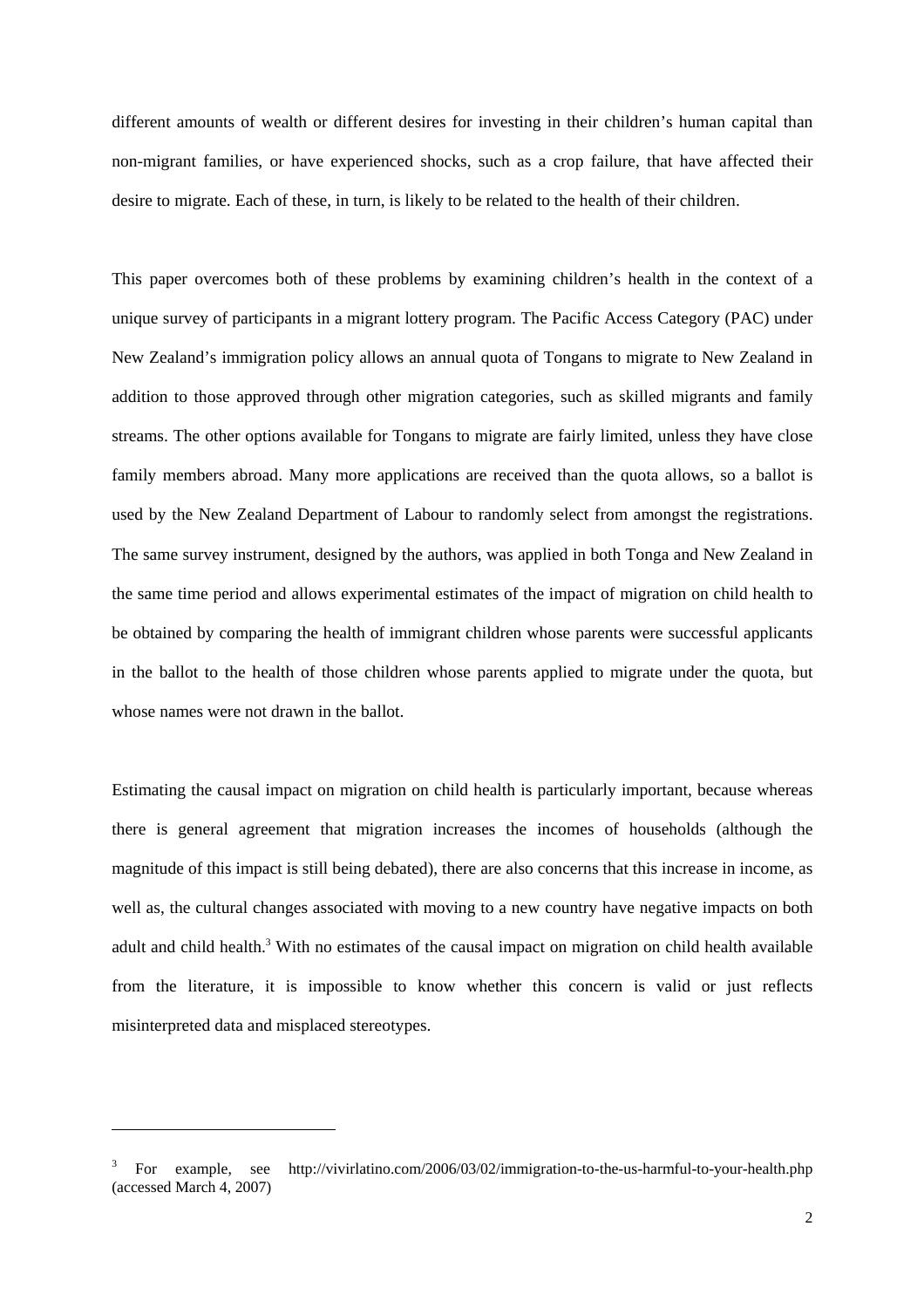Migration is found to have complex effects on children, increasing the stature of infants and toddlers, but also increasing BMI and obesity among pre-teens. Further results suggest that dietary change is an important channel through which migration impacts child health and that changes in income, both the direct effect of these changes and their indirect impact via changes in diet, are of limited importance. Differences in relative prices may explain some of this dietary change, but it seems likely that other important mechanisms are also driving this.

The next section briefly discusses a simple theoretical model of why migration might impact child health, summarizes the findings of existing literature on migration and child health, and provides some background information about child health in Tonga. Section 3 describes the survey and the measures of child health used in this study. Section 4 calculates the treatment effect of migration on child health. Section 5 then explores the mechanisms underlying the measured impacts on child health, while Section 6 concludes.

### **2. Background**

# *Theoretical Model*

The literature has identified many potential channels through which immigration may affect the health of children. Hildebrandt and McKenzie (2005) use the Grossman (1972) health production function to provide a theoretical framework which summarizes these various effects. The health of child *i* at a particular point in time can be written as:

$$
H_i = h(M_i, T_i, K_i, B_i, \varepsilon_i)
$$
\n<sup>(1)</sup>

where  $M_i$  represents medical and nutritional inputs,  $T_i$  encompasses the time inputs of the parent and the time use of the child,  $K_i$  is parental health knowledge,  $B_i$  represents biological endowments such as genetic factors, and *εi* represents random health shocks. Migration may affect child health through changes in  $M_i$  – such as changing diets and changes in access to health care; through changes in  $T_i$  – such as less time breastfeeding (Carballo, Divino and Zeric, 1998) and changes in the level of physical activity of children (Unger et al, 2004); and changes in *Ki*, if parents gain more health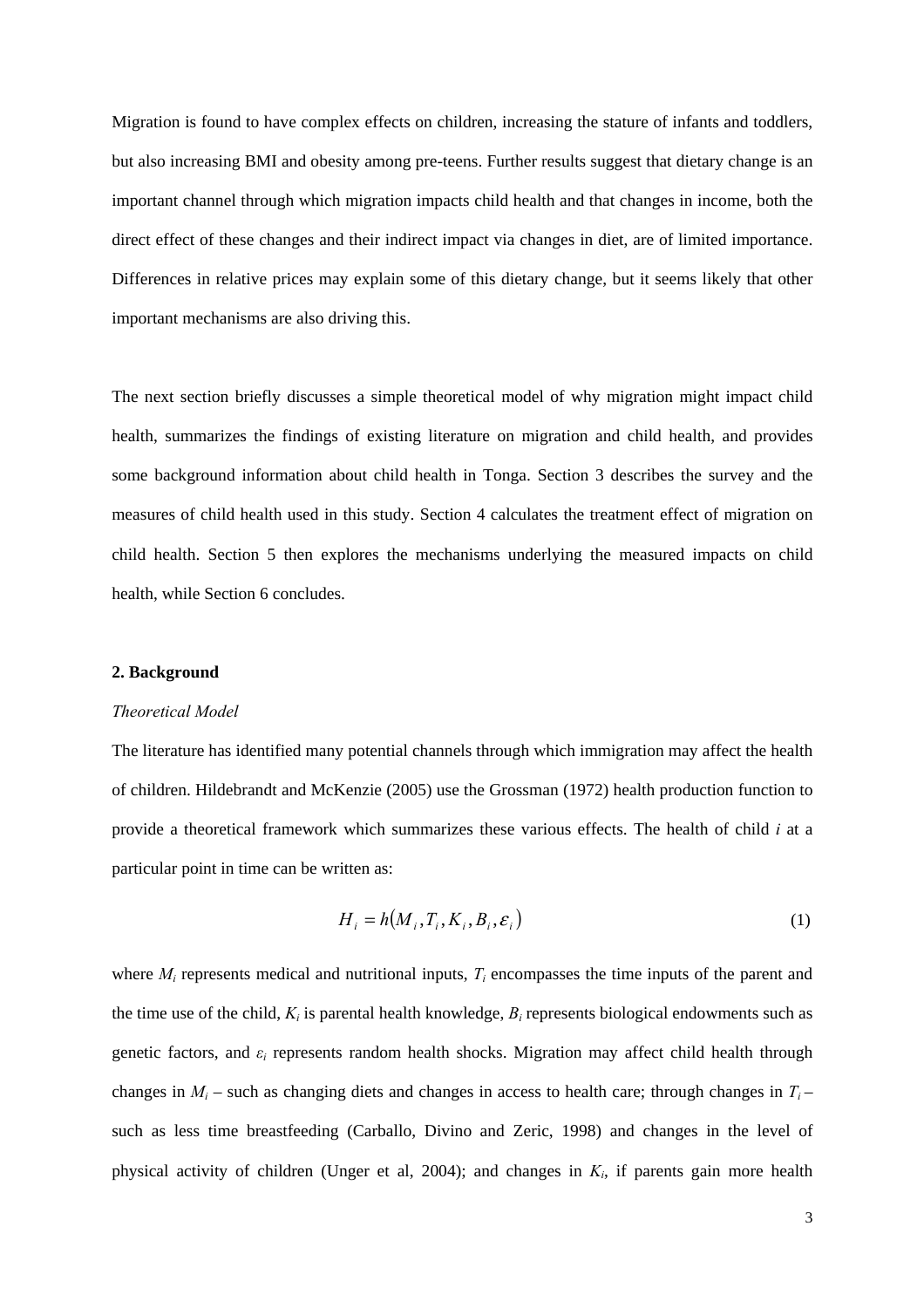knowledge when abroad (Hildebrandt and McKenzie, 2005). However, the main challenge to identifying the impact of migration is that the migration decision of a household might be correlated with either a child's genetic health status,  $B_i$ , or with random health shocks,  $\varepsilon_i$ .

### *Related Literature*

While there is a large literature on the health of immigrant children, this identification challenge makes it difficult to ascribe most of the findings to the effects of immigration. As noted above, the majority of the immigrant health literature compares immigrants to native-born in the destination country. In the United States, much attention has been given to the "healthy immigrant paradox", which has found Hispanic immigrants to be of better health than US natives of similar socioeconomic status (Institute of Medicine, 1998). However, in many other contexts immigrant children have been found to be in poorer health than natives. For example, Kirchengast and Schober (2006) report higher rates of obesity among Turkish and Yugoslav immigrant children in Austria than Austrian children and Meulmeister et al. (1990) find higher rates of micronutrient deficiencies and malnutrition amongst Turkish and Moroccan immigrant children than Dutch children in the Netherlands.

However, as discussed above, immigrants differ from natives in many observable and unobservable dimensions, making it difficult to ascribe any of these differences to the impact of migration per se. A number of other studies explore the impact of acculturation by comparing the health of immigrants who have been abroad for differing amounts of time (see Institute of Medicine, 1998, for a review). But, there are several problems which prevent this strategy from giving us the full impact of immigration on health. First, a number of health effects may occur very soon after migrating (or even during the migration journey in some cases) and thus comparing the health of a child who has been abroad one year to one who has been abroad five years will clearly miss the impact of health which occurs during the first year. Second, since both the effect of migration on health is likely to vary with age at arrival and the unobservable characteristics of migrants are likely to vary over time, it is not possible to identify the impact of years in the destination country on health (eg. it is not possible to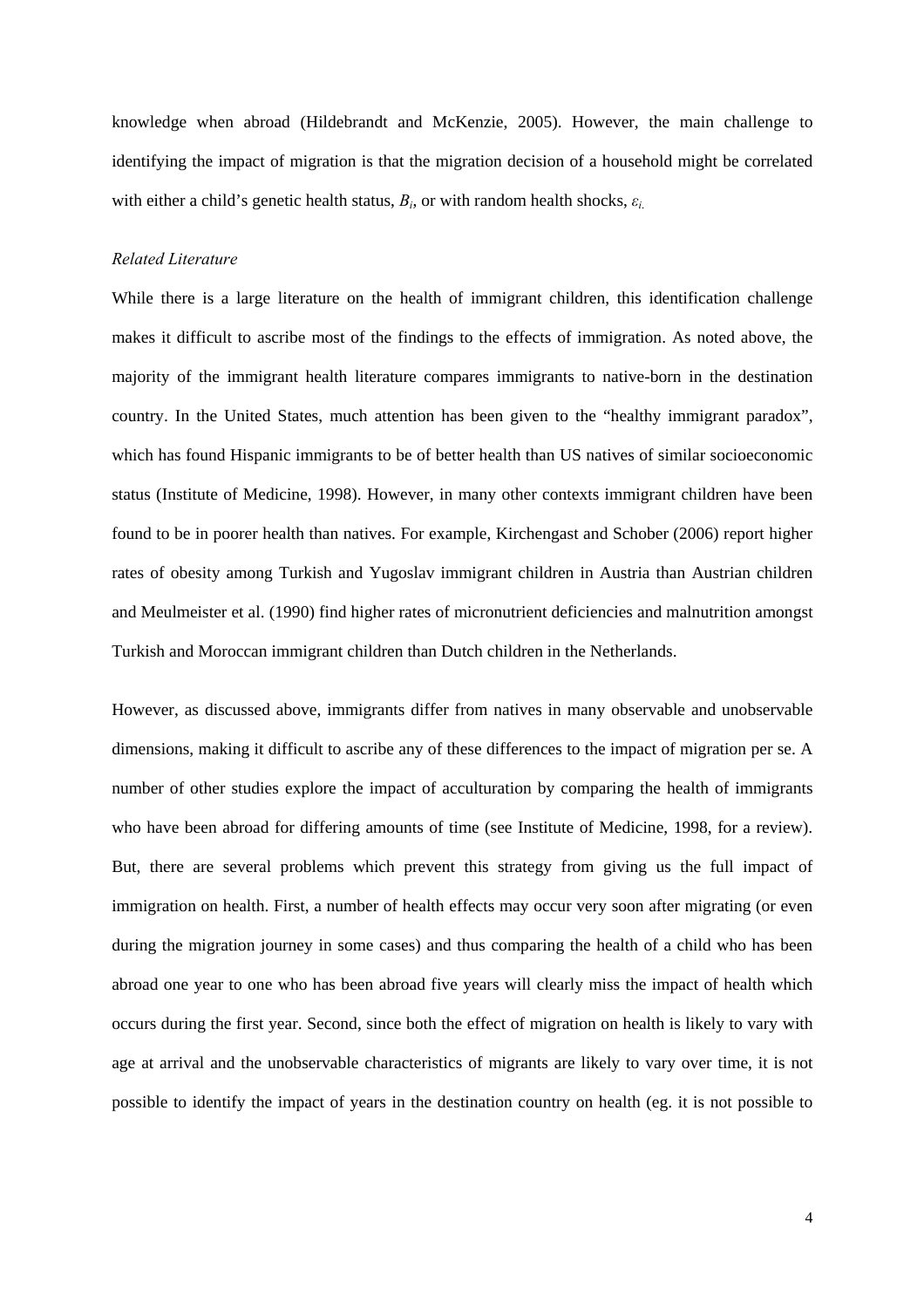separately identify age, cohort and year effects).<sup>4</sup> Third, individuals in either the origin or the destination country may have experienced health shocks (say a drought) during the intervening period which should be accounted for when measuring the impact of immigration.

The studies most closely related to ours in terms of geographic focus have compared anthropometric outcomes for Pacific Island children in New Zealand to those for other children in New Zealand. Pacific Island children are taller and heavier for their age than both international reference standards and Caucasian children in New Zealand. For example, the prevalence of obesity in 3-7 year-old Pacific Island children ranges from 42-49%, depending on the criteria used, versus only 7-13% for comparable Caucasian children (Gordon et al, 2003). The mean height and weight of Pacific Island children tracks the 95<sup>th</sup> percentile of international reference charts until about age 10-11, with height then falling back toward the reference median while weight remains high (Salesa et al, 1997). Both genetic and dietary differences may account for some of these differences across ethnic groups, with Pacific Island children having significantly higher fat intakes than non-Pacific Island children (Bell et al., 1996). However, none of these studies distinguish between immigrant Pacific Island children and those born in New Zealand (who are typically first generation given the timing of migration from the Pacific to New Zealand) and thus have little to say about the impact of migration to New Zealand.

Overall, the scarcity of surveys which contain information on both migrants in the source country and non-migrants in the destination country and the challenge of separating the impact of migration from migrant selectivity limits the ability of the existing literature to identify the health impacts of migration for children. In the next section, we discuss how the unique data used in this paper helps resolve both these problems.

<sup>&</sup>lt;sup>4</sup> In addition, selective return migration can cause the characteristics of migrants who have been in the country longer to differ from those who have been in the country for shorter periods.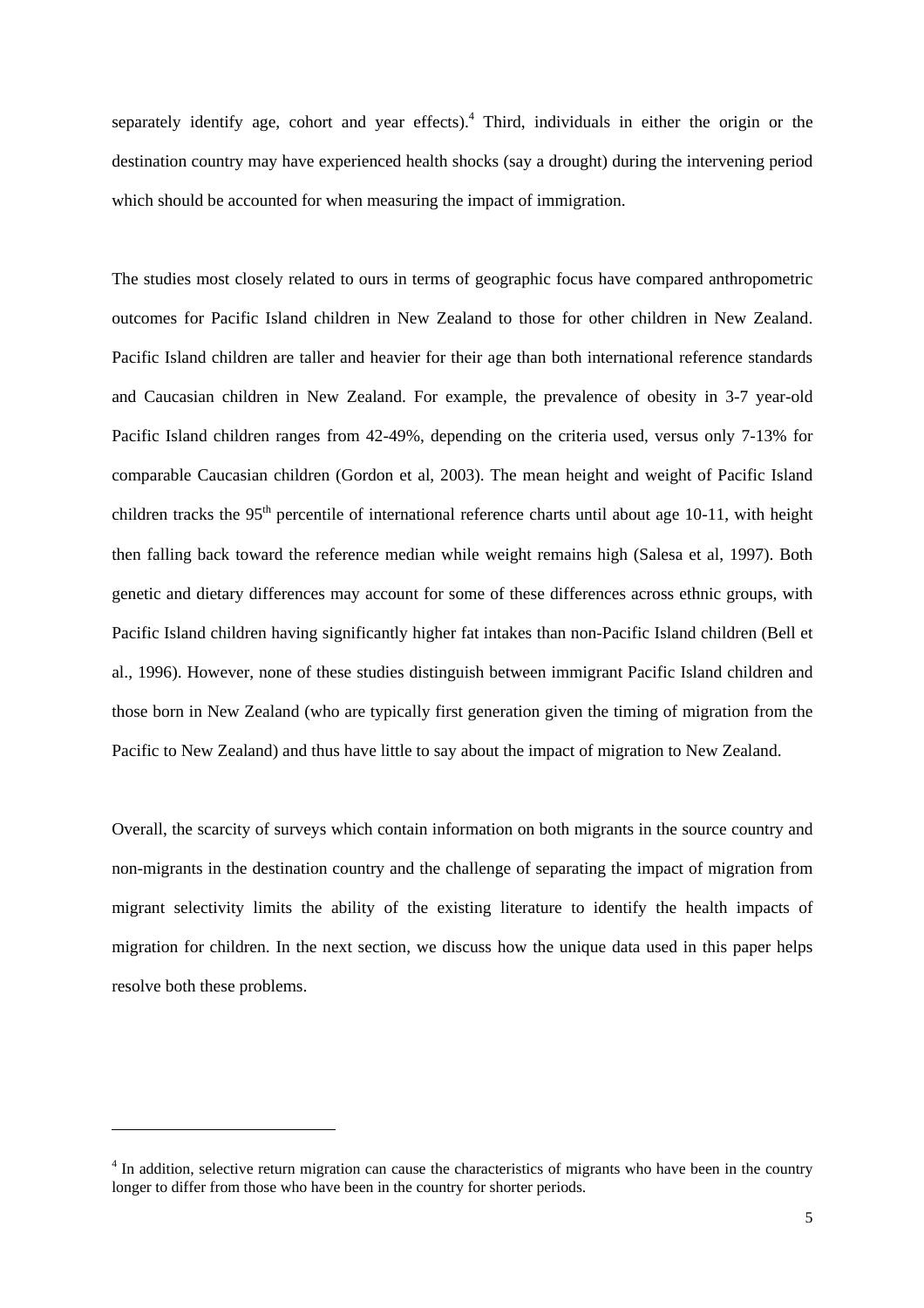## *Tongan Context*

 $\overline{a}$ 

Tonga has the lowest infant mortality rate among the Pacific Islands, at 9.1 deaths per 1000 live births, compared to 5.6 per 1000 in New Zealand. Data on malnutrition and stunting are scarce. The World Health Organization (WHO, 2005) reports that there is no chronic undernutrition and no important micronutrient deficiencies in Tonga. However, earlier work (Lambert, 1982, Bloom 1986) suggests that malnutrition may occur during infancy and early childhood, due to delays in the introduction of supplementary food or lack of nutritionally valuable weaning foods and diets too low in protein among children under two years of age. Among adolescents and adults, non-communicable diseases are the most important health problem. The adult obesity rate was 60 percent in 2004 (WHO, 2005), while a recent study of 5-19 year olds also found high rates of childhood obesity, especially amongst girls (Fukuyama et al., 2005).

## **3. Pacific Island-New Zealand Migration Survey**

The data used in this paper are from the first wave of the Pacific Island-New Zealand Migration Survey (PINZMS), a comprehensive household survey designed to measure multiple aspects of the migration process.<sup>5</sup> This survey includes questions on household demographics, education, labor supply, income, asset ownership and food consumption, based where possible on the most widely used surveys in New Zealand and the Pacific Islands to enhance comparability. The survey pays special attention to health issues, relying on both self-reported information (health status, use of health facilities, health behaviors) and anthropometric measurements (blood pressure, height, weight and girth). In particular, parent-rated health status and its change since the previous year and measured height and weight are collected for all children in each sample household.

The unique feature of the PINZMS survey is that it has a mechanism that allows selection biases to be overcome. New Zealand has a special immigration category, established in 2001, called the Pacific Access Category (PAC), which allows an annual quota of 250 Tongans to migrate to New Zealand

<sup>&</sup>lt;sup>5</sup> Further details about this survey and related papers produced from these data can be found at www.pacificmigration.ac.nz.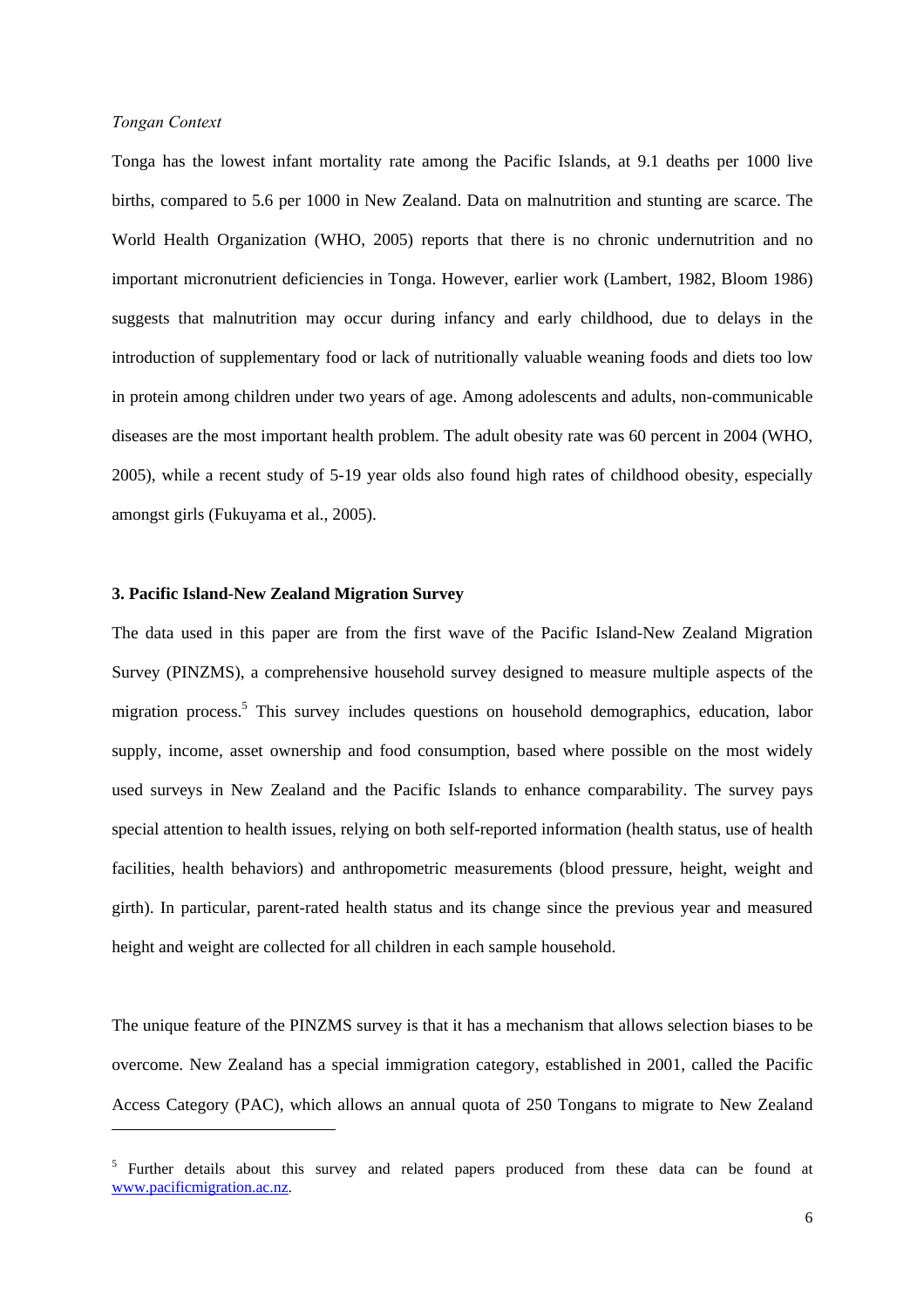without going through the usual migration categories used for groups, such as skilled migrants and business investors.<sup>6</sup> Specifically, any Tongan citizens aged between 18 and 45, who meet certain English, health and character requirements,<sup>7</sup> can register to migrate to New Zealand.<sup>8</sup> Many more applications are received than the quota allows, so a ballot is used by the New Zealand Department of Labour (DoL) to randomly select from amongst the registrations. Once their ballot is selected, applicants must then provide a valid job offer in New Zealand within six months in order to have their application to migrate approved and be allowed to migrate.

The first wave of the PINZMS data collection was overseen by the authors in 2005/2006 and covered random samples of four groups: (i) Tongan migrants to New Zealand, who were successful participants in the 2002/03 and 2003/04 PAC ballots, (ii) successful participants from the same ballots who were still in Tonga, either because their application for New Zealand residence was not approved (typically because of lack of a suitable job offer) or was still being processed, (iii) unsuccessful participants from the same ballots who were still in Tonga, and (iv) a group of non-applicants in Tonga.<sup>9</sup> The same questions were applied in both New Zealand and Tonga.

<sup>&</sup>lt;sup>6</sup> The Pacific Access Category also provides quotas for 75 citizens from Kiribati, 75 citizens from Tuvalu, and

<sup>250</sup> citizens from Fiji to migrate to New Zealand.<br><sup>7</sup> Data supplied by the DoL for residence decisions made between November 2002 and October 2004 reveals that around 1% of applications were rejected for failure to meet the English requirement and around 3% were rejected for failing other requirements of the policy.

 $8$  The person who registers is a Principal Applicant. If they are successful, their immediate family (spouse and children under age 18) can also apply to migrate as Secondary Applicants. The quota of 250 applies to the total of Primary and Secondary Applicants, and corresponds to about 70 migrant households.<br><sup>9</sup> The initial sample frame for groups (i) and (ii) was a list of the names and addresses of the 278 (out of almost

<sup>3000</sup> applicants) successful participants in the 2002/03 and 2003/04 migration ballots, which was supplied under a contractual arrangement with the New Zealand Department of Labour, with strict procedures used to maintain the confidentiality of participants. Approximately 100 of these successful ballots had been approved for residence in New Zealand by the time of the survey, although some of those families had not yet moved to New Zealand. We managed to locate 65 of the families that had migrated, giving a sampling rate of over 70 percent, and drew a random sample of 55 of the successful ballots that had not yet migrated. This non-migrant group includes those whose applications were rejected and those whose applications were still being processed. We use the actual number of accepted and rejected applications to weight our sample. The initial sample frame for the unsuccessful ballots (group (iii)) was a list of names and addresses provided by the DoL. We derived a sample of 78 unsuccessful ballots from this information, implicitly stratifying by island and by the village of residence when the applicant entered the ballot. The sample of non-applicants was obtained by selecting 60 households, with at least one member aged 18 to 45, in either the same villages that the migrants had been living in prior to migrating or in the same villages that unsuccessful ballots were found in.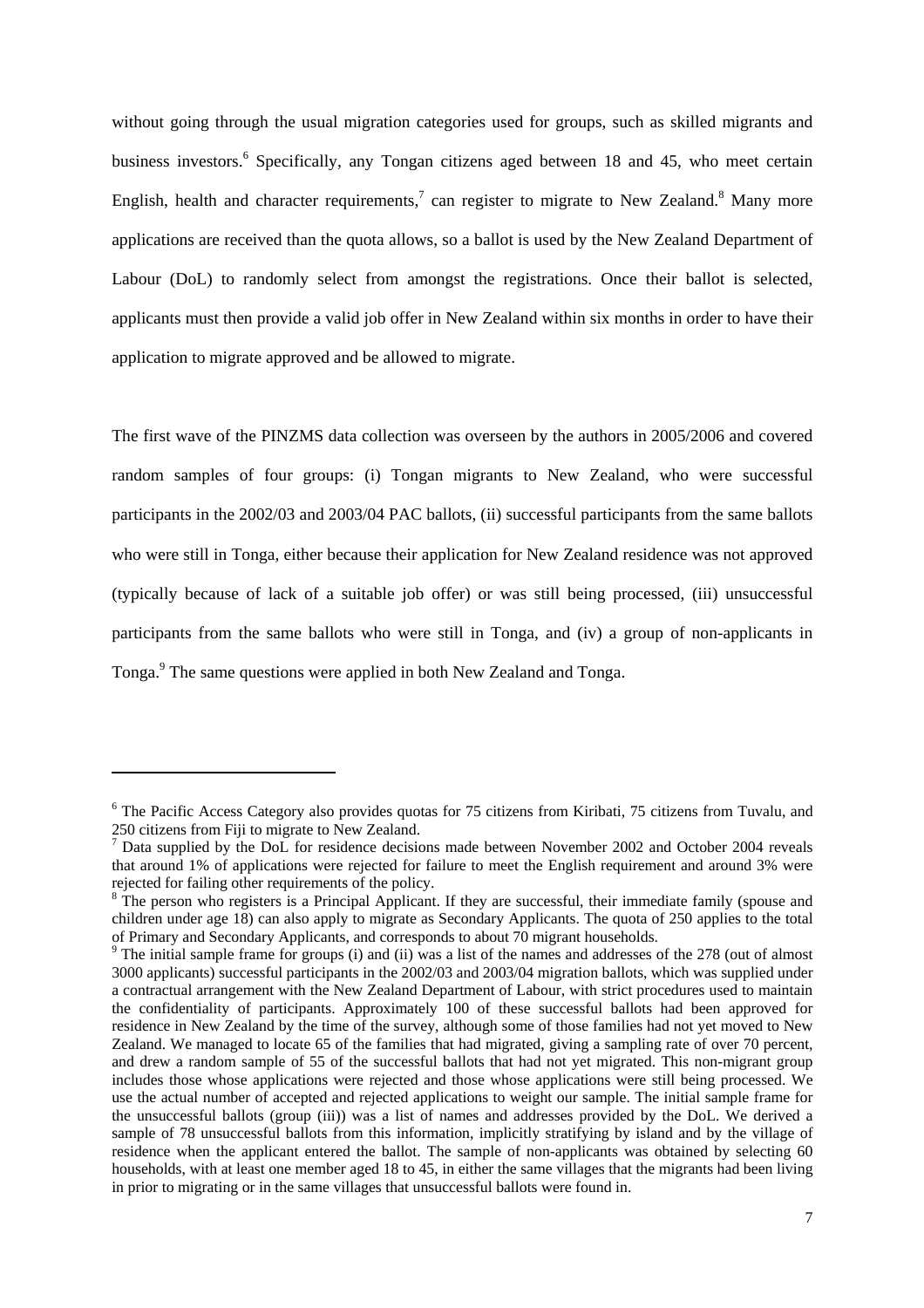The probability of success in these ballots is less than 10%. Thus, we have a group of migrants and a comparison group who are similar to the migrants, but remain in Tonga only because they were not successful in the ballot. This allows experimental estimates of the impact of migration on child health to be obtained by comparing the health of children whose parents were successful applicants in the ballot to the health of those children whose parents applied to migrate under the quota, but whose names were not drawn in the ballot.

Our analysis focuses on nine measures of child health. The first two are *parent-reported measures of each child's health status in the current year* and their *health status compared to one year ago* on five-point scales. Self-reported health status has the virtue of being quick to collect, making it a common question on multipurpose surveys, such as the New Immigrant Survey in the U.S. (Jasso et al. 2004), despite evidence of systematic differences in responses by socioeconomic status (Sindelar and Thomas, 1991). These questions provide an indication of the level of and changes in overall health status, however, there are reasons to worry that parental responses to these questions may change with migration, regardless of whether health actually changes. For example, when reporting whether or not their child is in good health, migrant parents may compare their children to a reference group of New Zealand children, rather than to the health standards of children back in Tonga.

Physical indicators of nutrition are not subject to respondent-specific reporting error and are of direct interest themselves as they have been shown to be indicative of health status and correlated with economic prosperity. The remaining seven measures of child health are derived from height and weight data. These measurements were directly collected by trained interviewers during the in-person surveys, and are adjusted for whether the child is measured lying down or standing, whether they are wearing shoes, and the type of clothing being worn.<sup>10</sup> We examine three continuous measures of child

 $10$  Height was measured to the nearest 0.1 cm using a portable stadiometer (Schorr Height Measuring Board, Olney, MD) and weight was measured to the nearest 0.1 kg on a digital scale (Model UC-321; A&D Medical, Milpitas, CA).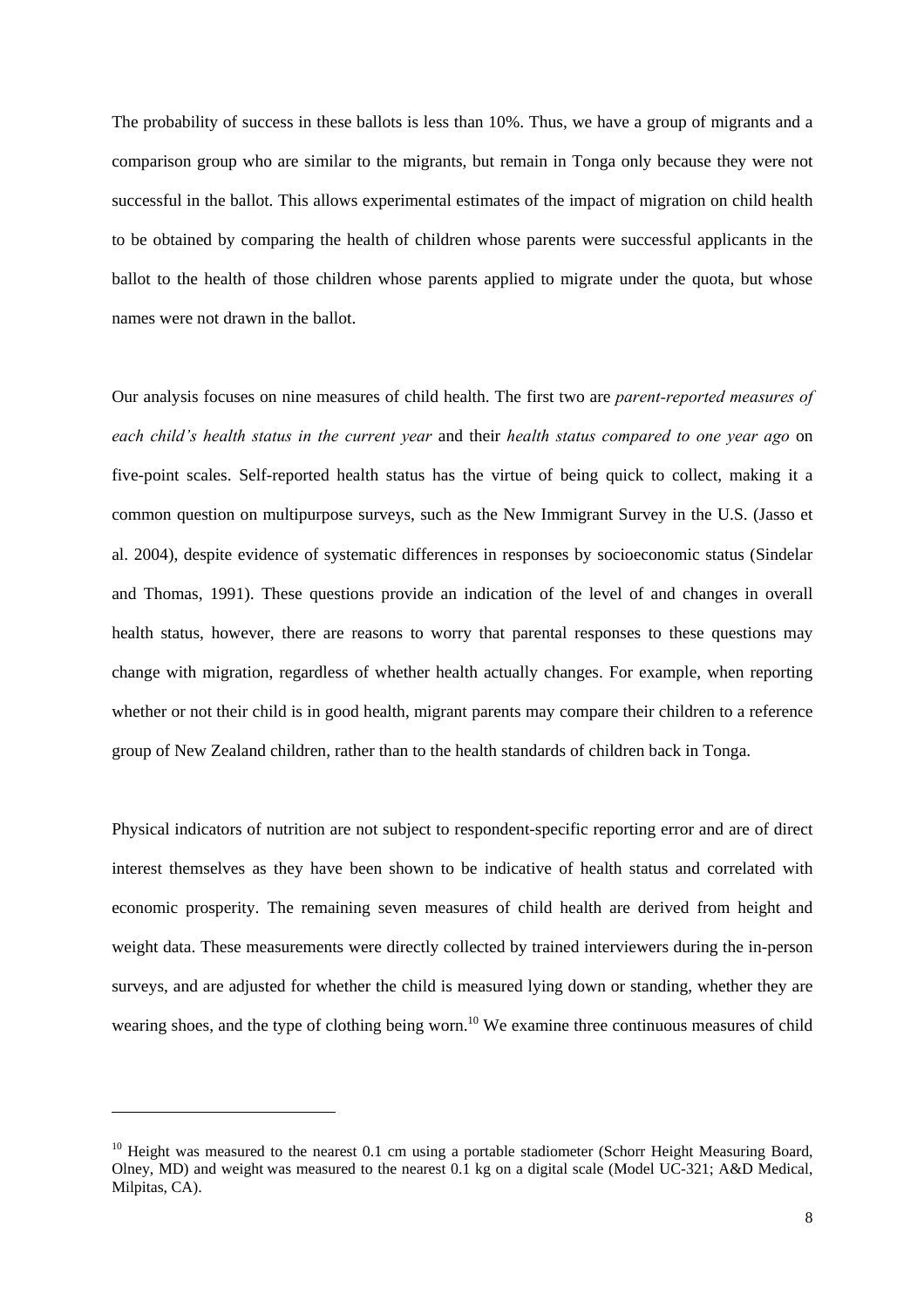anthropometry; *height*, *weight* and *BMI*, each *standardised by age in months and gender*. 11 These measures are each expressed as *z*-scores which show how many standard deviations each child is away from the age- and gender-specific median height, weight, or BMI in a reference population of well-nourished children. $12$ 

Our final four measures are threshold measures derived from the standardised height and BMI *z*scores based on US Center for Disease Control (CDC) recommendations; *stunting* is defined as having standardised height below the 5th percentile of the reference population and indicates chronic undernutrition and poor health, *underweight* as having standardised BMI below the 5th percentile, *overweight* as having standardised BMI between the 85th and 95th percentiles and *obese* as having standardised BMI above the 95th percentile of the reference population (Kuczmarski, Ogden and Grummer-Strawn,  $2000$ <sup>13</sup>

Child height (or stature) is generally known to be a sensitive indicator to the quality of economic and social environments (Steckel, 1995), while child weight and, more typically, BMI have been demonstrated to be good measures for identifying short-run effects on health (Strauss and Thomas, 1998). A number of studies have shown that the relationship between socioeconomic status and child health varies with the age of the child (Sahn and Alderman, 1997; Case, Lubotsky and Paxson, 2002).

 $11$  BMI refers to the body mass index which is measured as weight in kilograms divided by height in meters squared. This has been shown by nutritionists to best measure energy intakes net of energy output.

<sup>12</sup> We use the 1990 reference standards for the United Kingdom, as derived in Cole et al. (1998), for each of these measures as they are available for children of all ages. We find similar results using non-standardised measures of height, weight, and BMI, but focus on the standardised results for comparability with the literature

<sup>&</sup>lt;sup>13</sup> There is considerable debate about the validity of using a universal BMI cutoff points for comparing obesity prevalence across ethnic groups. Rush (2003) show that for the same BMI, the percent body-fat for Pacific Island children is lower than that for NZ children of European origin. Rush (2004) reports similar finding for young adults, for example, they find that the average body-fat for a young adult Pacific Islander with a BMI of 33 is the same as that for a young adult of European origin with a BMI of 30. However, since we are comparing BMI for Tongan children in New Zealand to Tongan children in Tonga, as opposed to comparing immigrant children to natives, as is common in much of the literature, this debate about using ethnic-specific BMI cutoffs should not be a concern.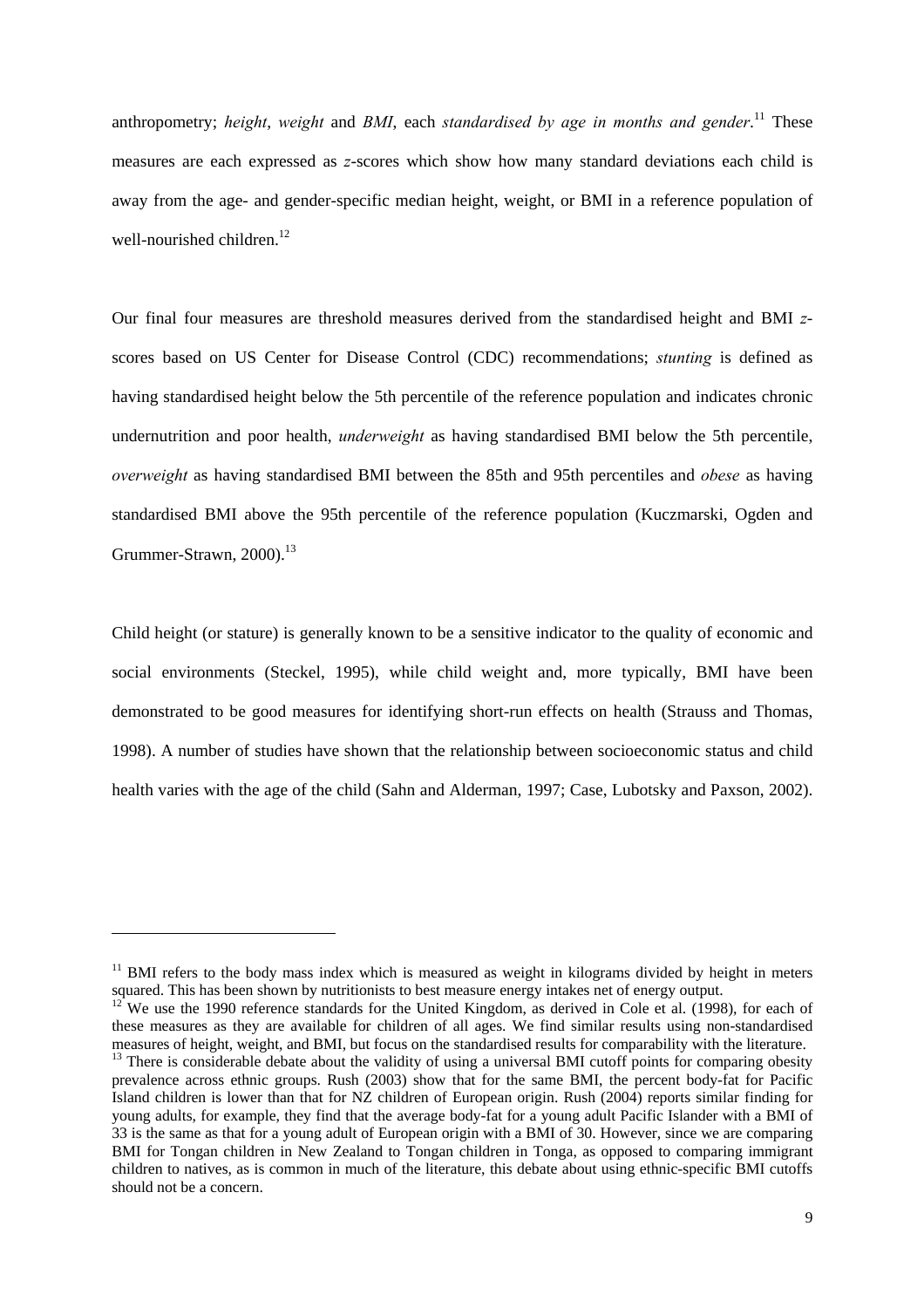Thus, we stratify our analysis of the impact of migration on child health into four age-groups across which impacts are likely to differ; 0-2 year-olds, 3-5 year-olds, 6-12 year-olds, and 13-18 year-olds.<sup>14</sup>

#### **4. The Effect of Migration on Child Health**

This section focuses on estimating the impact of migration to New Zealand on the health of Tongan children. We rely on the fact that the PAC ballot, by randomly denying eager migrants the right to move to New Zealand, creates a control group of children that should have the same outcomes as what the migrant children would have had if they had not moved. Evidence that the control group of non-migrants are statistically identical to the migrants in terms of *ex ante* characteristics is reported in Table 1. We can not reject equality of means for any variable among all children (0-18 year-olds), other than father's age, which is consistent with the random selection of ballots among applicants in the PAC ballot

Table 2 presents the proportion of parents reporting their children are in very good health, as opposed to good or average health,<sup>15</sup> the proportion of parents reporting their children are in much better health now compared to a year ago, as opposed to somewhat better now, about the same now, or somewhat worse health now,<sup>16</sup> the mean z-score for each anthropometric measure, and the proportion of children that are stunted, underweight, overweight, and obese, among children in each of the four age-groups whose parents were either successful or unsuccessful in the PAC ballot (and standard errors for each which account for clustering at the household level and survey stratification and weighting).

 $14$  Environmental factors are especially important determinants of child height in early childhood. Therefore, the World Health Organization recommends focusing analysis of height measures to children 0–5 years old (WHO, 1986). The stature of infants and children is particularly vulnerable to nutritional stresses and, in our example, these children changed environments during this vulnerable stage in life (all 0-2 year-olds in our sample were born in Tonga, because they had to be included in the ballot application to be included in our sample, and thus were mainly brought to New Zealand as infants). Thus, we further split the 0-5 age-group. Teenagers are often dropped when examining child health, because the onset of puberty is thought to be weakly related to underlying health status, thus making it difficult to measure the true relationship between other covariates and health status. Instead of dropping teenagers, we examine their outcomes separately.

 $\frac{15}{15}$  Only 11 of the 123 non-very good responses are average.

<sup>&</sup>lt;sup>16</sup> Only 39 of the 211 non-much better health response are about the same now and only 2 are somewhat worse health now. This variable is coded as missing for children less than one although parents typically gave a response for these children as well.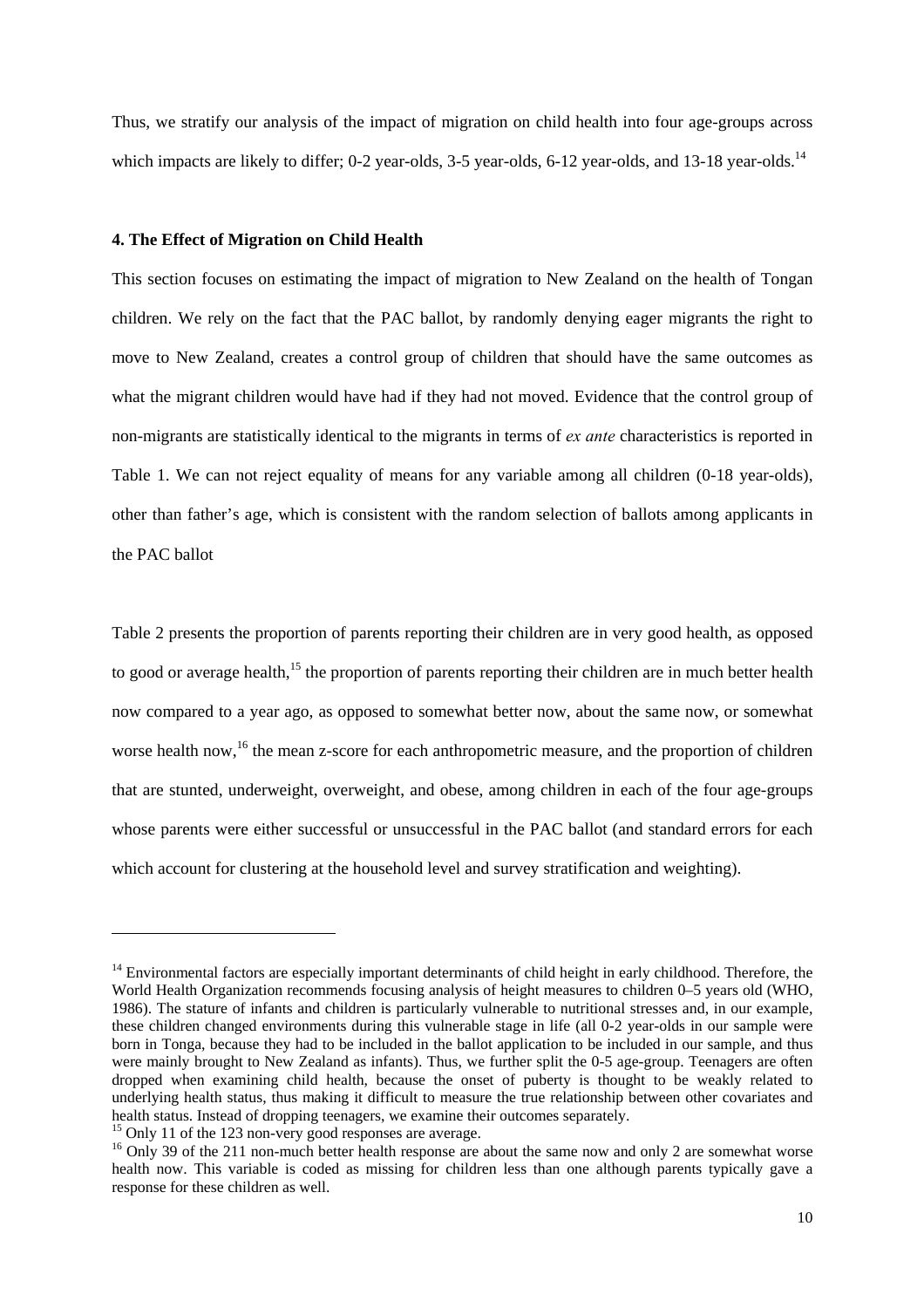Infants and toddlers in households whose parents were unsuccessful in the PAC ballot are generally short in stature compared to the reference population and are very likely to be stunted (43% of 0-2 year-olds), however they have relatively high BMI and 42% are classified as obese for their age. Most of their parents consider these children to be in very good health. Mean standardised height is closer to the reference population for older children whose parents were unsuccessful in the PAC ballot, but, in each age-group, a larger proportion than expected are stunted (11%, 13%, and 16%, respectively for 3-5, 6-12, and 13-18 year-olds versus 5% in the reference population by definition). These children are still, in general, heavier than the reference population and are more likely to be overweight and obese, in particular 6-12 and 13-18 year-olds. The proportion whose parents view them in very good health declines for each older age-group.

In a perfect randomised experiment, the impact of the treatment (here, migration) on each outcome can be obtained via a simple comparison of means or proportions in the control group (unsuccessful ballots) to the treatment group (successful ballots). However, as discussed in Heckman et. al. (2000), this simple experimental estimator of the treatment effect on the treated is biased if control group members substitute for the treatment with a similar program or if treatment group members dropout of the experiment. In our application, *substitution* bias will occur if PAC applicants who are not drawn in the ballot migrate through alternative means and *dropout* bias will occur if PAC applicants whose name are drawn in the ballot fail to migrate to New Zealand.

We do not believe that substitution bias is of serious concern in our study, as individuals with the ability to migrate via other arrangements will likely have done so previously given the low odds of winning the PAC ballot.<sup>17</sup> Furthermore, the other options available for Tongans to migrate are fairly limited, unless they have close family members abroad. Ninety-four percent of all Tongan migrants are located in New Zealand, the United States and Australia, and the PAC accounts for 42% of all

<sup>&</sup>lt;sup>17</sup> We did not come across any incidences where remaining family members told us that the unsuccessful applicant had migrated overseas during our fieldwork.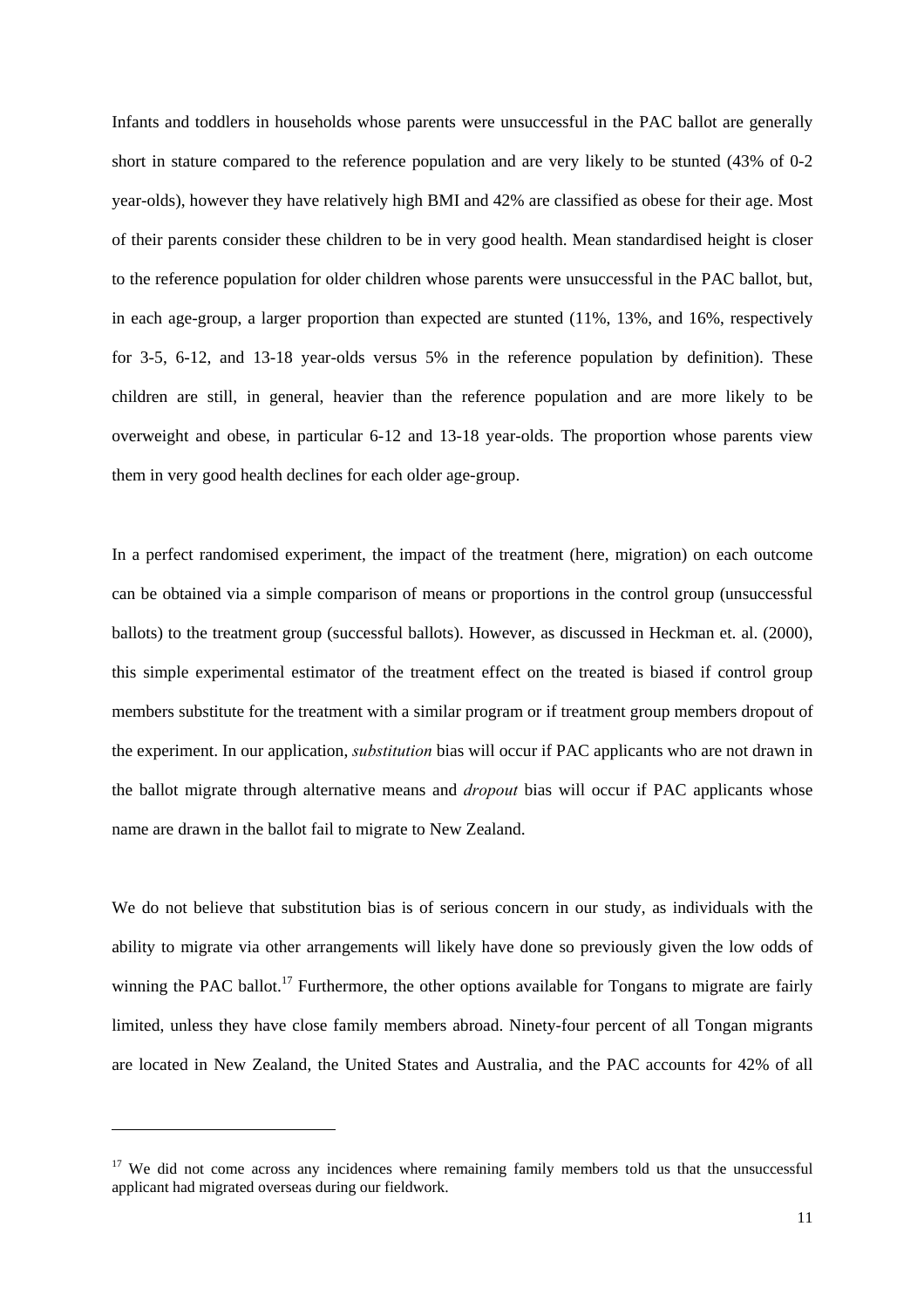migration to these three countries, and over 90% of non-family category migration.<sup>18</sup> However, as shown in Table 1, dropout bias is a more relevant concern; only 56% of ballot winners (weighted by the number of their children) had migrated to New Zealand at the time of our survey. A number of the other ballot winning households are in the process of moving, while others are unable to move due to the lack of a valid job offer in New Zealand for the household principal applicant.<sup>19</sup>

Experimental data, in the presence of substitution and dropout bias, can identify the mean impact of a program (eg. winning the ballot) on outcomes, also known as the intention-to-treat effect (ITT).<sup>20</sup> This estimator is unbiased by virtue of the randomization of ballot winners and losers and can be computed by comparing the mean outcome for ballot winners to that for ballot losers. The t-tests reported in each panel in Table 2 show whether winning the ballot has a significant ITT effect on each outcome for each age-group and the size of the impact can then be calculated by subtracting the mean outcome for children with unsuccessful ballots from the mean outcome for those children with successful ballots. $21$ 

These results indicate that winning the ballot causes a significant decline in the parent-reported health status of 0-2 year-olds, an increase in standardised height for 0-2 year-olds, an increase in standardised weight for 3-5 and 6-12 year-olds, an increase in standardised BMI for 3-5 year-olds, and an increase in underweight 0-2 year-olds and obese 3-5 year-olds. These ITT estimates are difficult to interpret directly both because many individuals in the treatment group actually fail to receive the

<sup>&</sup>lt;sup>18</sup> See McKenzie, Gibson and Stillman (2006).

<sup>&</sup>lt;sup>19</sup> Ballot winners have six months to lodge a formal residence application containing evidence of a job offer. It then typically takes three to nine months for applicants to receive a decision on their application, after which those who are approved have up to one year to move. Relatively few applications are rejected due to lack of a valid job offer, but lack of a job offer prevents many ballot winners from lodging residence applications. Approximately 75 percent of the ballot winners still in Tonga at the time of our survey had migrated to New Zealand by 22 September 2006.

<sup>&</sup>lt;sup>20</sup> The terminology *intent-to-treat* comes from the medical literature, and refers to analysis based on the original random assignment of individuals to treatment or control groups, regardless of whether or not individuals actually received or complied with the treatment. In our context, it gives the impact of assignment to migration status through the ballot, regardless of whether individuals who win the ballot actually migrate or not. 21 These t-tests account for clustering at the household level and survey stratification and weighting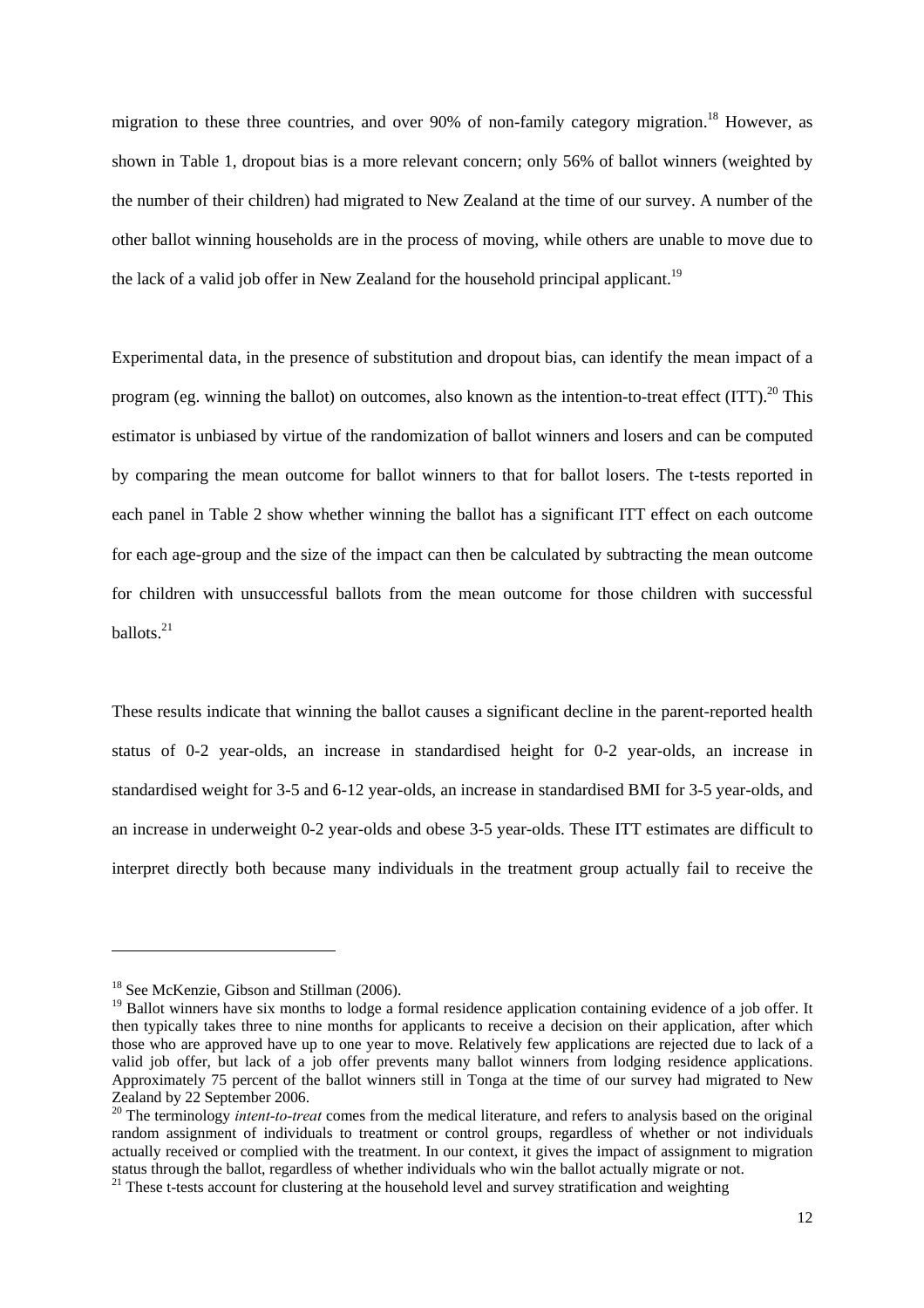treatment (eg. migrate) and because of the potential dropout bias arising from non-random migration among those who do win the ballot.

Instrumental variables provide an approach for estimating average treatment effects with experimental data. In our application, the PAC ballot outcome can be used as an excluded instrument because randomization ensures that success in the ballot is uncorrelated with unobserved individual attributes which might also affect child health and success in the ballot is strongly correlated with migration (the first stage F-statistic is 30.82 and the partial R-squared is 0.3658 from a model pooling all children).<sup>22</sup> This estimate is called the local average treatment effect (LATE) and can be interpreted as the effect of treatment on individuals whose treatment status is changed by the instrument. Angrist (2004) demonstrates that in situations where no individuals who are assigned to the control group receive the treatment (eg. there is no substitution) then the LATE is the same as the average treatment effect on the treated (ATT).

Table 3 presents two sets of results using the ATT estimator for each outcome and age-group. Linear instrumental variables is used for each continuous outcome (the three standardised anthropometric measures), while instrumental variable maximum likelihood probit models are estimated for each discrete outcome (the remaining six outcomes).<sup>23</sup> In both cases, whether an individual has migrated to New Zealand is instrumented by whether their household was successful in the PAC ballot and marginal effects and their associated standard errors are presented which account for clustering at the household level. All regressions use the appropriate survey weights to account for the sampling rates for each group.

<sup>&</sup>lt;sup>22</sup> Validity of the instrument also requires that the ballot outcome does not directly affect child health conditional on migration status. It seems unlikely to us that winning the ballot and not being able to migrate would impact the health status of children in the household.

<sup>&</sup>lt;sup>23</sup> Too few 6-12 and 13-18 year-olds are underweight to estimate the regression models for this outcome for these age-groups. The IV probit models occasionally fail to converge when few/all individuals in one of the groups (unsuccessful ballots, successful ballots in Tonga, and successful ballots in New Zealand) have a particular outcome (e.g. the group is a nearly a perfect predictor of the outcome). These situations are noted in the results.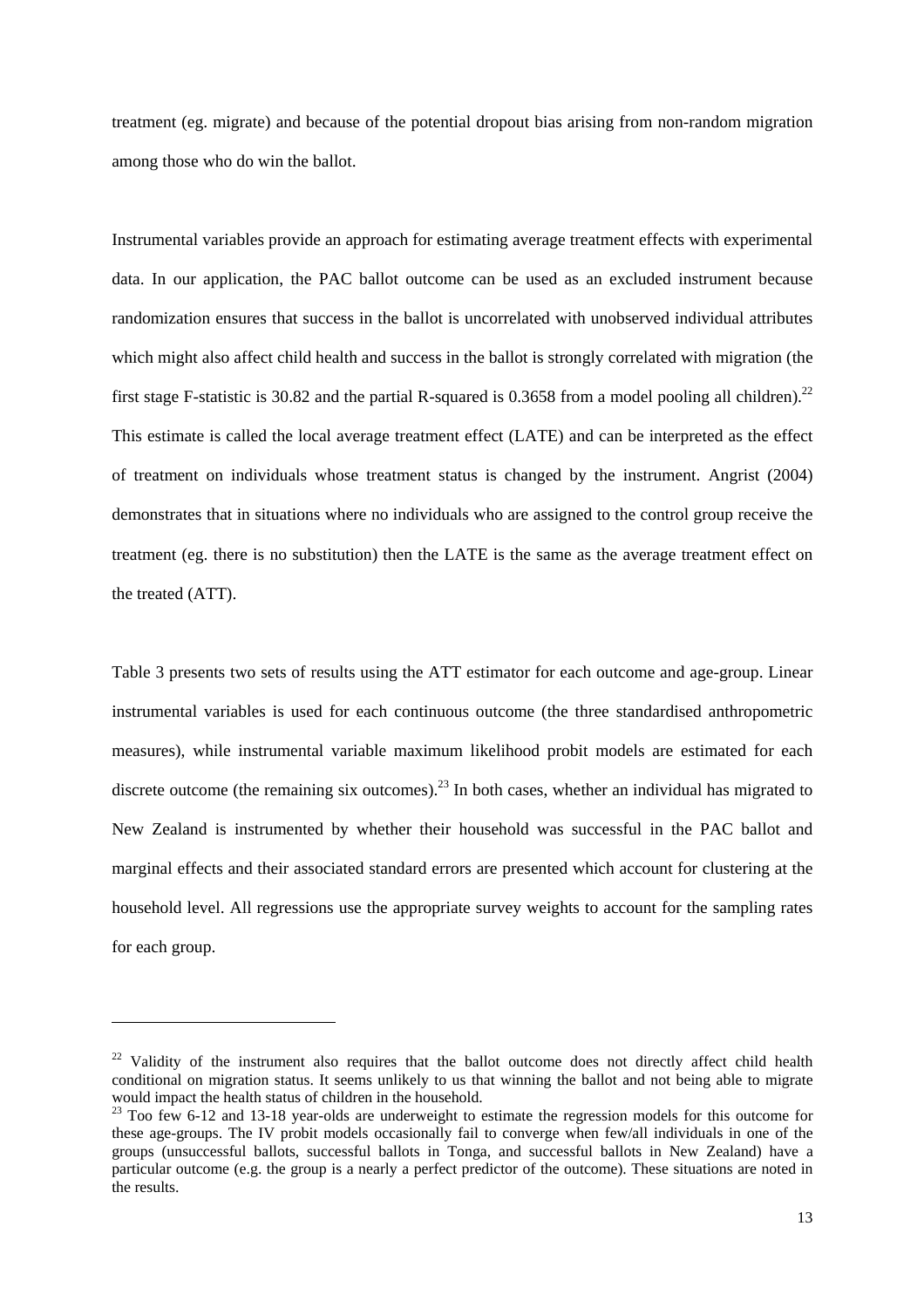The first row in each panel reports the ATT estimate when no other controls are included in the regression model. For 0-2 year-olds, we find that migration leads to a significant 66% decline in the likelihood of very good parent-reported health status, a 3.08 standard deviation increase in standardised height relative to the reference population, a 44% decline in the likelihood of being stunted and a 90% increase in the likelihood of being underweight.<sup>24</sup> For 3-5 year-olds, we find that migration leads to a significant 2.27 standard deviation increase in standardised weight and a 2.47 standard deviation increase in standardised BMI relative to the reference population (significant at the 10% level), a 12% decline in the likelihood of being underweight, and a 90% increase in the likelihood of being obese. For 6-12 year-olds, we find that migration leads to a significant 32% increase in the likelihood of very good parent-reported health status (significant at the 10% level) and a 1.95 standard deviation increase in standardised weight relative to the reference population. For 13- 18 year-olds, we find that migration leads to a significant 39% increase in the likelihood of very good parent-reported health status and a 18% decline in the likelihood of being stunted.

The second row in each panel then re-estimates the previous regression including controls for each child's gender, age in months, age in months squared, birth order position, and their parent's age and height. Including controls for these pre-determined variables should increase the efficiency of our estimates. Most of the estimates remain qualitatively unaffected by the addition of covariates. The exceptions include: we now find a 69% increase in the likelihood of being in much better health than a year ago and a 57% decline in the likelihood of being obese for 0-2 year-olds, the decline in the likelihood of being underweight for 3-5 year-olds is no longer significant, and we now find a 28% decline in the likelihood of being in much better health than a year ago and a 69% increase in the likelihood of being overweight for 13-18 year-olds (significant at the 10% level), while the positive impact on parent-rated health is no longer statistically significant.

<sup>&</sup>lt;sup>24</sup> The large size of the marginal effect on being underweight, as well, as some of the other large marginal effects reported below are likely caused by the fact that certain outcomes are extremely uncommon in either the migrant or non-migrant sample and thus the assumption that the unobserved error distribution is normal impacts the absolute size of the effects. However, these can still be interpreted as very large effects approaching plus or minus infinity.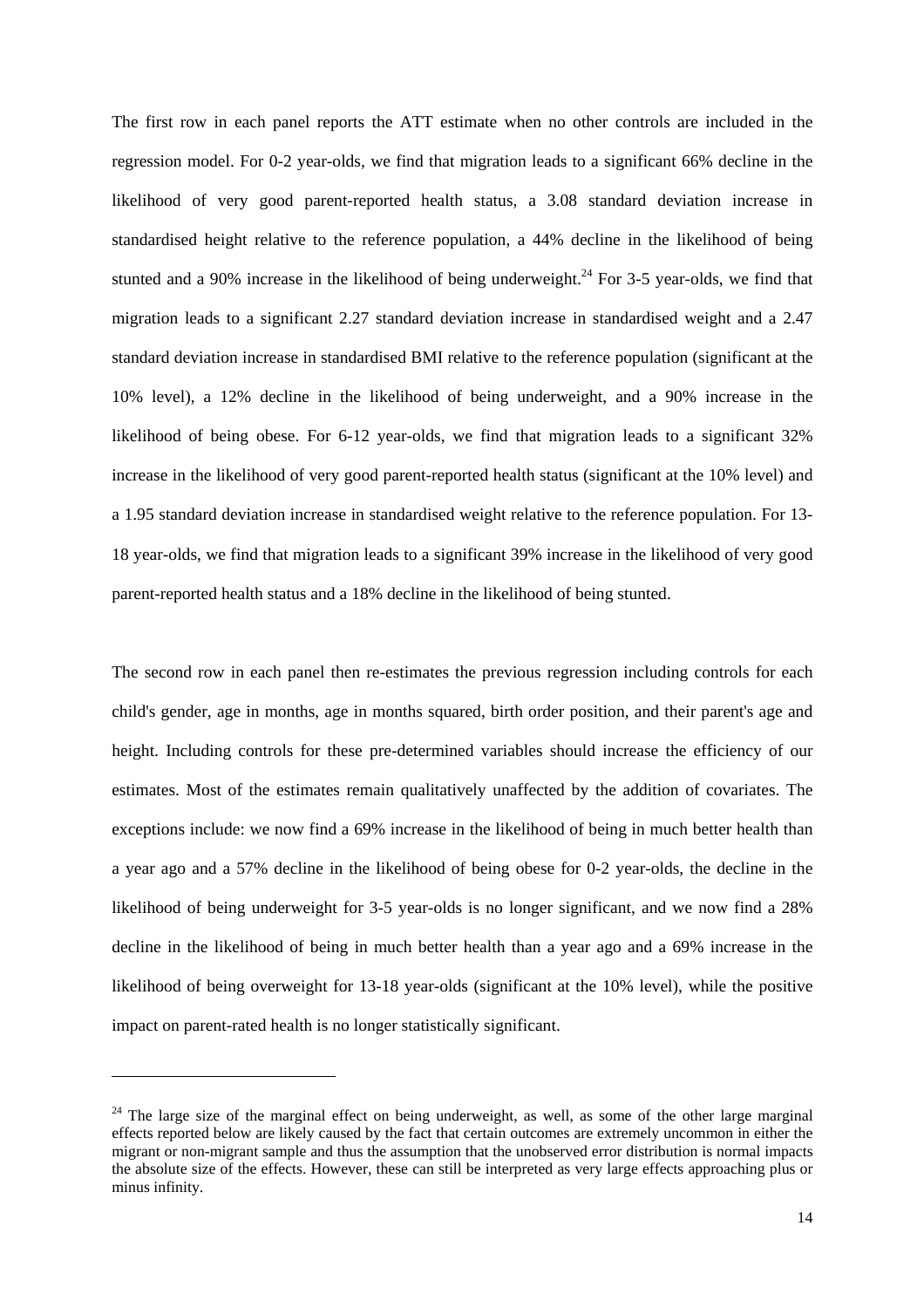Overall, migration is found to have complex effects on children. Migration increases the stature of infants and toddlers and reduces the likelihood that they are obese, but also increases the likelihood that they are underweight and reduces their parent's opinion of the level of their health status. Among 3-5 year-olds, migration increases weight and BMI and leads to large increases in the likelihood of being above the obesity threshold. Migration also increases the weight of pre-teens, but has an insignificant impact on BMI. Parent-rated health significantly improves for this group. Little impact is found for teenagers, with the only strongly significant results being that migration leads to a decline in parent-reported improvement in health status.25

The contrasting results for 0-2 year-olds and 3-5 year-olds are particularly interesting. These results are consistent with migration leading to higher calorie diets for all young children, but translating to an increase in stature for 0-2 year-olds and an increase in weight for 3-5 year-olds. As noted earlier, there is some evidence that late transition to solid food and inadequate nutritional content of weaning foods has resulted in malnutrition during early childhood in the Pacific. International evidence has shown nutritional supplementation to only have an impact on stunting and height under the age of 3 (Schroeder et al, 1995; Branca and Ferrari, 2002). Beyond this age, additional nutrition is unlikely to have much impact on height. However, excess energy intake through an increase in calories can of course still lead to weight increases, as has happened here with the 3-5 year olds. Interestingly, the large increase in the propensity of being underweight for 0-2 year-olds is entirely driven by the large increase in average height, because it is not accompanied by any change in the average weight of these children.

<sup>&</sup>lt;sup>25</sup> In unreported results, we also examined whether the impact of migration on child health is related to the amount of time that the children have lived in New Zealand. We find that, in general, migration has significant impacts on the same outcomes and that the magnitude of these impacts grow linearly with time spent in New Zealand (e.g. the average monthly impact equals the total impact reported in Table 3 divided by the mean number of months living in New Zealand for children in each age-group).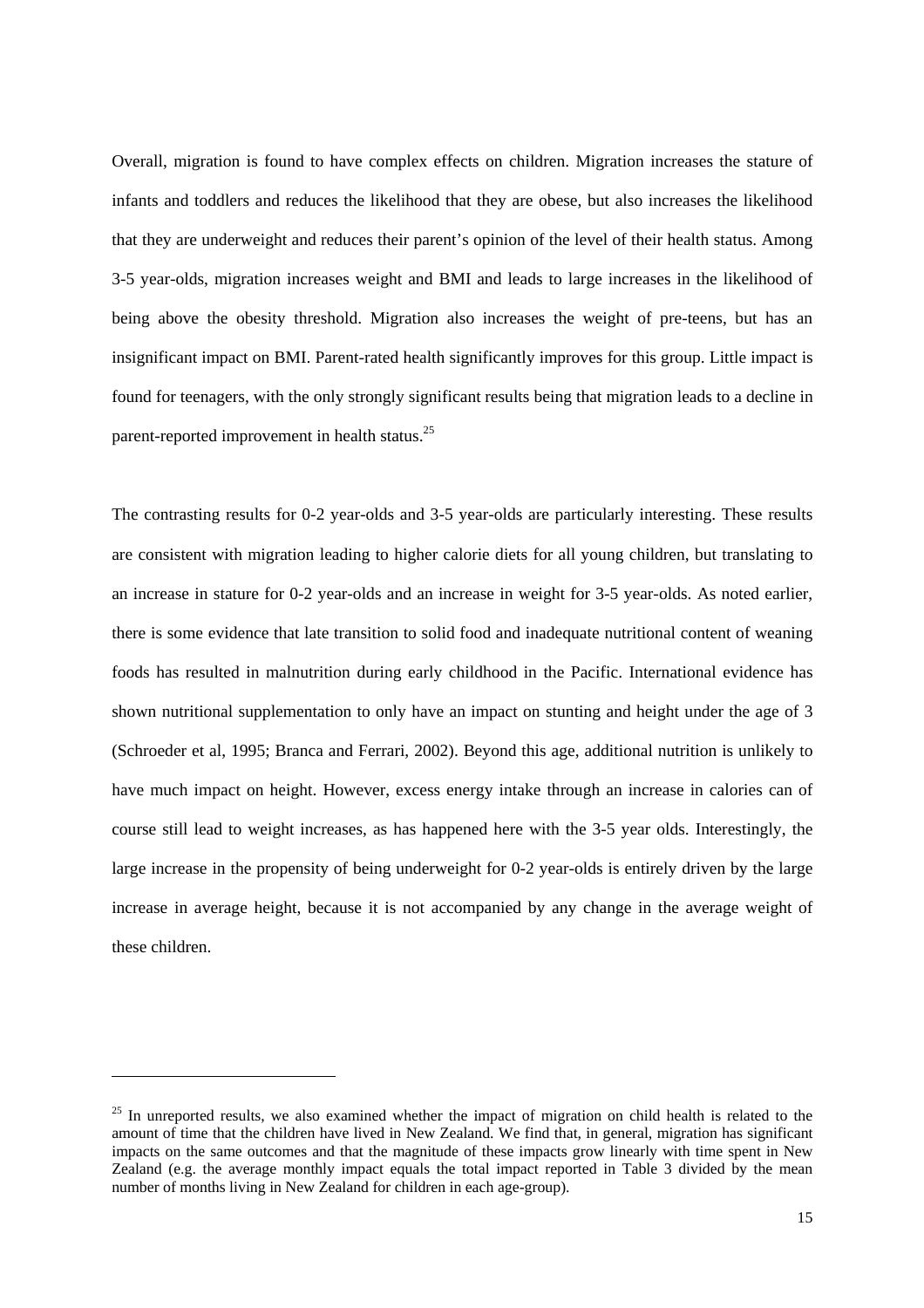Table 4 presents results from identical models as in the second specification in Table 3 (e.g. including covariates), but allows the impact of migration to differs for boys and girls. Also, presented for each outcome is the p-value for a Wald-test that the impact on girls and boys differ. Unfortunately, a number of discrete outcome models fail to converge because of either few/most boys to girls having a particular outcome and few of the impacts are measured with enough precision to enable strong comparisons between the impact on boys versus girls.

We find suggestive evidence that the positive impact on stature for infants and toddlers is stronger for girls (the impact for girls in strongly significant, while that for boys is insignificant, but the p-value for the impact being different is only 0.29) and that the impact on weight and obesity is stronger for boys in the 3-5 age-group (for example, standardised BMI increases by 5.33 for boys and insignificantly for girls and these impact differ at the 10% level of significance), but for girls in the 6- 12 age-group (for example, obesity increase by 67% for girls, but insignificantly for boys and these impact differ at the 10% level of significance). We also that find that when we stratify our results by gender, migration has positive impact on parent-rated health status and leads to a 62% decline in obesity for 13-18 year-olds girls (results are opposite signed for boys, but standard errors are large enough that we cannot reject the impacts being the same at conventional levels of significance).

# **5. Interpreting the Results**

Migration appears to have complex effects on child health, many which are large in magnitude. In this section we attempt to understand some of the channels through which these effects may operate. Given the problems of interpreting parental assessments of health, e.g. the reference group may change with migration, we focus on explaining the changes in anthropometric outcomes. Returning to equation (1), we see that health outcomes may change as a result of changes in material inputs, time inputs, and health knowledge. Our data only allow us to examine the impact of changes in material inputs, although we will discuss how changes in the other two types of factors could related to our results.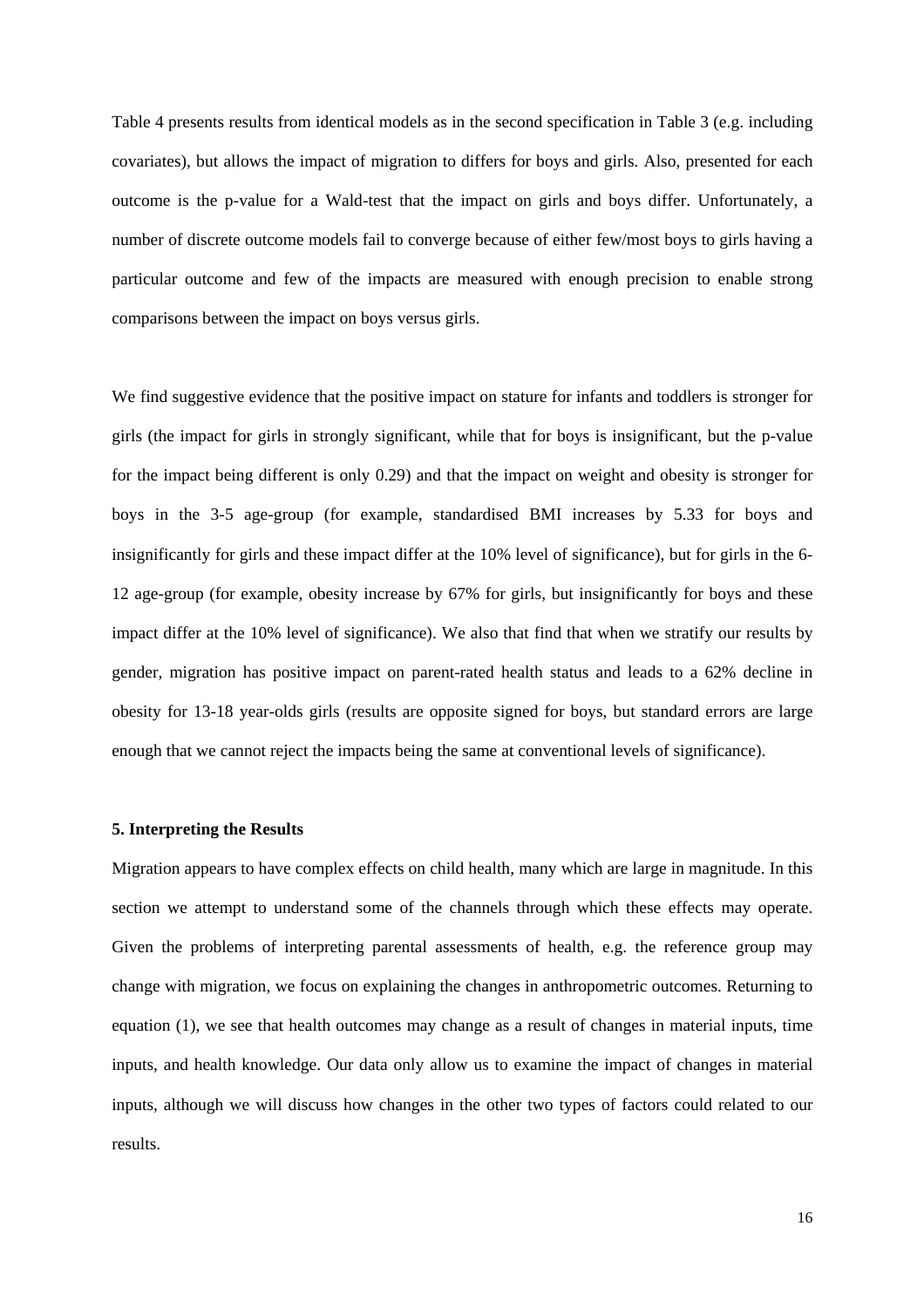Increases in income changes the ability of a household to purchase food and medical inputs which affect child health production. As shown in McKenzie, Gibson and Stillman (2006), migration from New Zealand to Tonga results in large increases in earned income among principal applicants. Reestimating the main treatment effect model from that paper to examine the impact on total household income among migrant households with children, we find that migration increases annual total household cash income by around 15,725 New Zealand dollars for these households relative to an average annual total household cash income of 12,100 New Zealand dollars among unsuccessful lottery applicants in Tonga.<sup>26</sup> A number of studies find a strong relationship between household income and child health (Case, Lubotsky and Paxson, 2002), thus we first examine whether these income increases are likely to be related to the estimated impacts of migration on child health.

In Table 5, we present results from estimating the relationship between child health and child and parent characteristics,<sup>27</sup> log total household cash income,<sup>28</sup> log total household imputed value of ownproduction,<sup>29</sup> and log distance from the nearest doctor<sup>30</sup> among all children in all households in Tonga (e.g. non-applicant households, unsuccessful ballot households, and successful ballot household that have failed to migrate). Again, we estimate OLS models for each of the continuous outcomes and probit models for the discrete outcomes and present marginal effects and their associated standard errors which account for clustering at the household level. Consistent with international evidence, children in wealthier households appear to be in better health - they are taller in stature and have lower standardised weight and BMI (and are less likely to be obese at the 10% significance level), although their parents are significantly less likely to report them in very good health. However, in all cases, the

<sup>&</sup>lt;sup>26</sup> Total household cash income includes labour earnings, agricultural income, pension and investment income, and the receipt of social benefits. It does not include the imputed value of own-produced foods that are consumed by the household.

 $27$  We include all of the covariates from the treatment effects regressions as well as controls for the total number of children in the household, whether the child lives with both of their parents, and each parent's years of education.

<sup>&</sup>lt;sup>28</sup> We also estimate the same models controlling for a quadratic in income. The models using log earnings best fit the data and results are qualitatively the same in each case.

<sup>&</sup>lt;sup>29</sup> The value of own-production is imputed using self-reported valuations of own produce consumed in week before the survey. We control for this separately because own-production is likely to be directly related to child anthropometrics due to the different foods consumed by households with crops versus those without own production.

 $30$  This is calculated using GPS data on the location of each household and of each medical centre.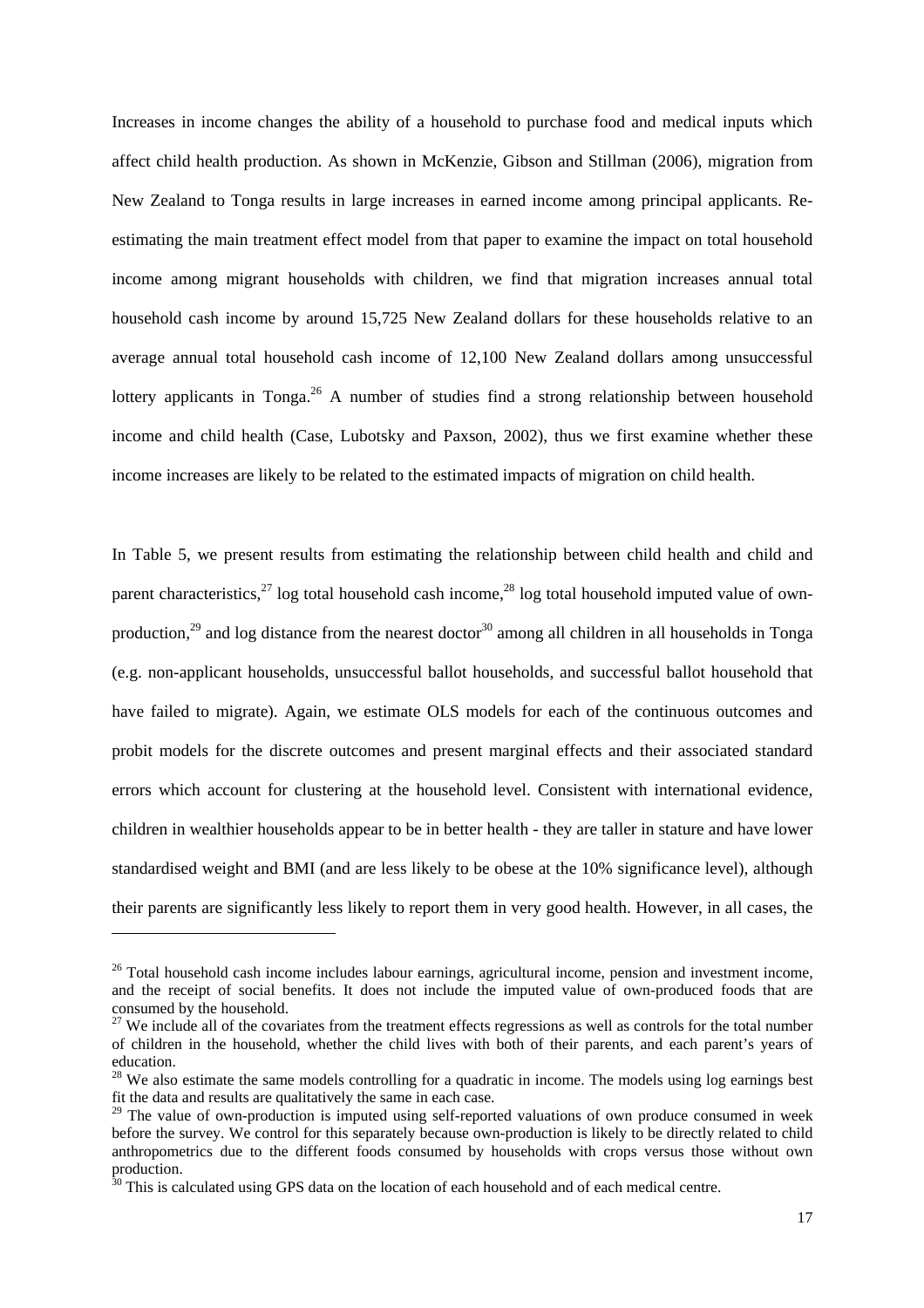income-child health gradient is quite weak – for example, the relationship between a 100% increase in household earnings and standardised BMI, which has the strongest gradient, is less than the relationship between gender and standardised BMI.<sup>31</sup>

In Table 6, we present results from estimating the relationship between child health and the same child and parent characteristics as in Table 5 among all children in the sampled households in New Zealand.<sup>32</sup> We also control for the change in household labour earnings each household experienced from moving to New Zealand and the number of months they have lived in New Zealand.<sup>33</sup> Again, we estimate OLS models for each of the continuous outcomes and probit models for the discrete outcomes and present marginal effects and their associated standard errors which account for clustering at the household level. Perhaps surprisingly, the magnitude of the change in earnings experienced by each household has little relationship to the health of the children in that household. The only significant findings are that a 100 NZD increase in weekly earnings is associated with a 3.5% reduction in the likelihood of parents reporting their children as having much better health than a year ago and 1.1% reduction in the likelihood of children being overweight.

Taken together, these results suggest that, even with the large income gains experienced by migrant households, changes in income explain little of the estimated impact of migration on child health. For example, the results for Tongan households provide evidence that income is positively related to child stature, but the magnitude of relationship is not strong enough to explain more than a tiny amount of the impact of migration on the stature of infants and toddlers (we estimate that migration increases stature by 3.91 standard deviations for this age-group and a 100% increase in cash income in Tonga is associated with only a 0.18 standard deviation increase in stature). Even more strikingly, while

<sup>&</sup>lt;sup>31</sup> Tongan girls are 0.52 standard deviations heavier than boys compared to the reference populations, while a 100% increase in household income is associated with being 0.36 standard deviations lighter.

 $32$  Almost no children are stunted (7 out of 107) or underweight (1 out of 100) in New Zealand, thus these outcomes are dropped from this table.

<sup>&</sup>lt;sup>33</sup> All adults surveyed in New Zealand report how much they earned in a usual week in the six months prior to migrating. Thus, we can calculate the change in household earnings by summing up prior earnings and current earnings for each household and subtracting the first from the second. The mean change in weekly earnings in our sample of households in New Zealand weighted by the number of children in the sample is 460 NZD.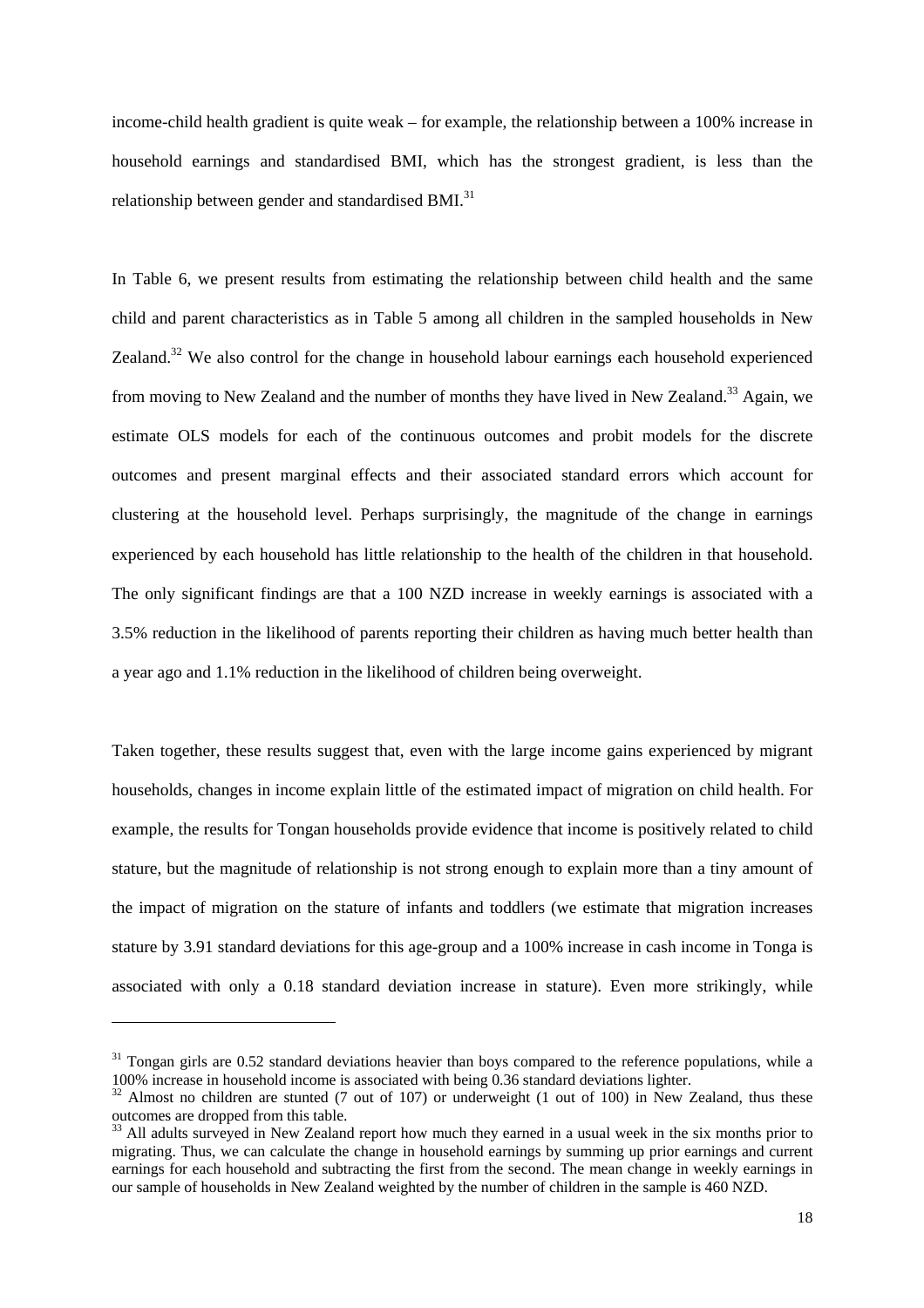wealthier households in Tonga and New Zealand are less likely to have heavier children, we find that migration has a large positive impact on the weight of pre-teens.

Dietary change is another pathway through which migration is likely to impact child health. Not only is the availability of goods hugely different between Tonga and New Zealand, the relative prices of goods available in both countries also differs immensely. Existing literature also suggests that major dietary changes occur for Pacific Islanders following migration to New Zealand (Harding et al., 1986). Thus, we next examine whether changes in diet are likely to be related to the estimated impacts of migration on child health.

Table 7 presents results from estimating the ATT of migration on diet. Specifically, we collect information from all households on whether any of thirty different foods were eaten by any member of the family during the day prior to the interview. For twenty-seven of these foods, we also asked during how many meals were these foods eaten. The list of foods is identical in Tonga and New Zealand making a direct comparison of diet composition possible. To focus our analysis, we examine the cumulative number of meals in which eight foods are consumed, five of which are composites. These foods are: rice, roots, fruits and non-root vegetables, fish, fats, meats, milk and sweets.<sup>34</sup> As in Table 3, we estimate linear instrumental variables for each outcome (except sweets which is discrete and thus we estimate an instrumental variable maximum likelihood probit model) using whether the household was successful in the PAC ballot to instrument for whether the individual has migrated to New Zealand. These models are estimated with one observation per-child to allow all covariates from the second specification of the child health regression models to be included in these regressions as

<sup>34</sup> Roots include taro (swamp taro), taro taruas (chinese taro), kumara (sweet potato), taamu/kape, yams, cassava/manioc, and potato. Fruits and non-root vegetables include other vegetables, coconut (fresh and dry), banana, mango, pawpaw, and other fruits. Fish includes tinned fish and fresh fish. Fats include corned beef, mutton, and coconut (fresh and dry). Meats include corned beef, mutton, fresh beef, chicken, pork, and other meat (eg. sausage). Sweets are one of the foods where the number of meals is not recorded, thus this is a discrete outcome.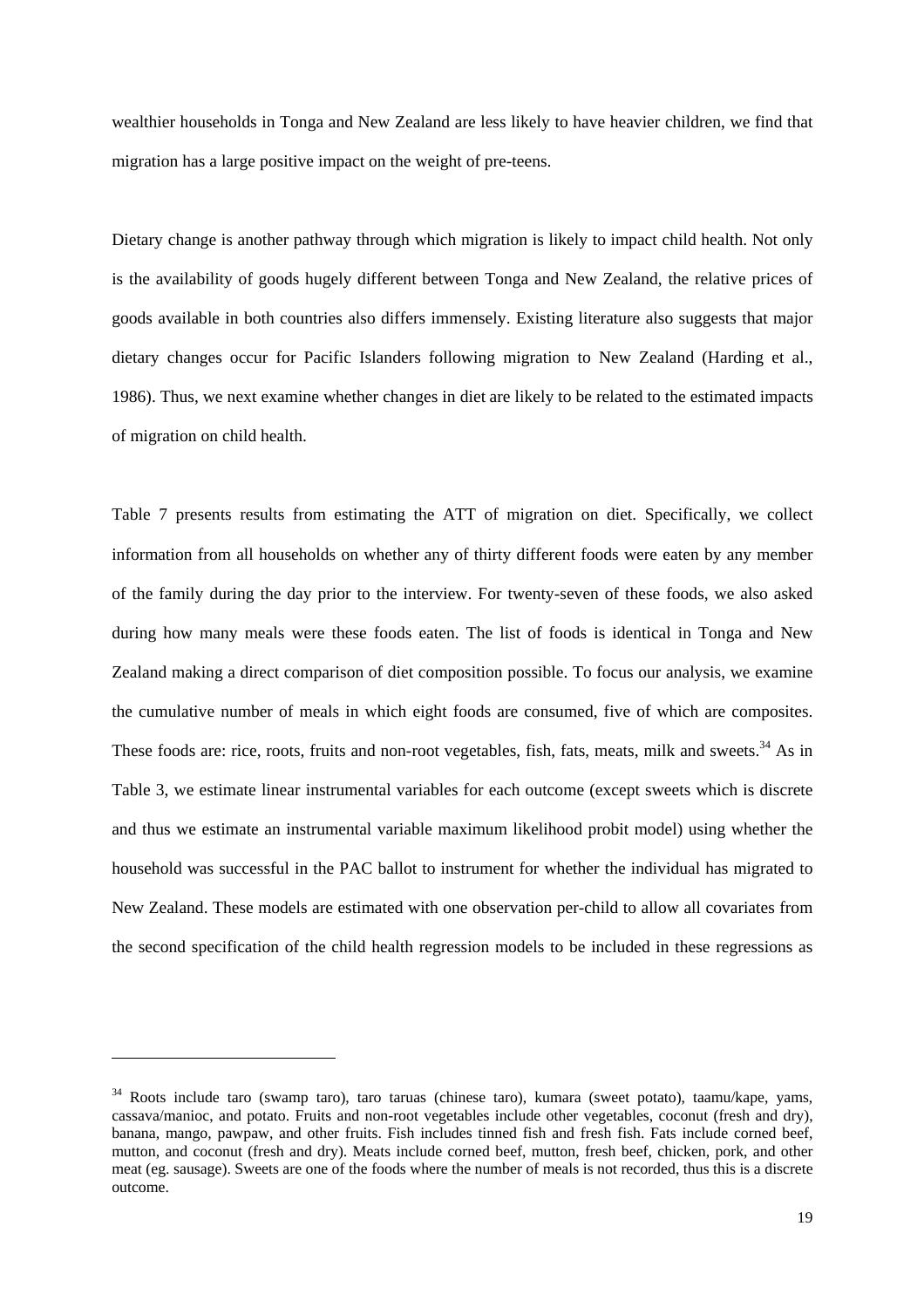well (results are presented both with and without covariates), and thus the results can be interpreted at the impact of migration on the diet of the average child in the sample.<sup>35</sup>

These results indicate that migration leads to a significant increase in the consumption of meats, milk, and sweets. These changes in diet are large; consumption of meats increases by 50-70%, consumption of milk goes up almost fifteen-fold, and the likelihood of consuming sweets increases by 91%. Migration also leads to a large, but marginally significant, decrease in the consumption of fruits and vegetables. While we cannot directly relate changes in diet to changes in child health because we do not know which household members are consuming which food, these results suggest that dietary change is directly related to changes in child health. Increased consumption of meats and milk would lead to increased protein and other micronutrient intake, which have been shown to increase the stature of infants and toddlers (Branca and Ferrari, 2002). On the other hand, increased consumption of these goods along with sweets would lead to increase in overall calorie and fat intakes, which is directly related to weight gain.

A number of factors could contribute to changing diets. As mentioned above, relative food prices are quite different in New Zealand versus Tonga and most migrant households have experienced large increases in income. However, we find low cash income elasticities for most foods in Tonga. $36$ Perhaps, more importantly, the marketing of foods and the availability of different foods is likely to be vastly different between these countries. Table 7 also displays the relative Tongan to New Zealand market price for each food item. The estimated changes in diet are somewhat consistent with relative prices being a factor – for example, meats and milk are relatively cheaper in New Zealand than in Tonga compared to other foods (in particular, roots and fish). A further important factor affecting

<sup>&</sup>lt;sup>35</sup> Again, standard errors are presented which account for clustering at the household level and all regressions use the appropriate survey weights to account for the sampling rates for each group. We also include day of the week fixed effects in the regressions with covariates to account for temporal patterns in food consumption.

<sup>&</sup>lt;sup>36</sup> Households with higher cash incomes are not consuming significantly different amounts of fruits, vegetables, milks or meat. In contrast, consumption patterns do vary with the level of own food production, which does not take place among Tongan households in New Zealand.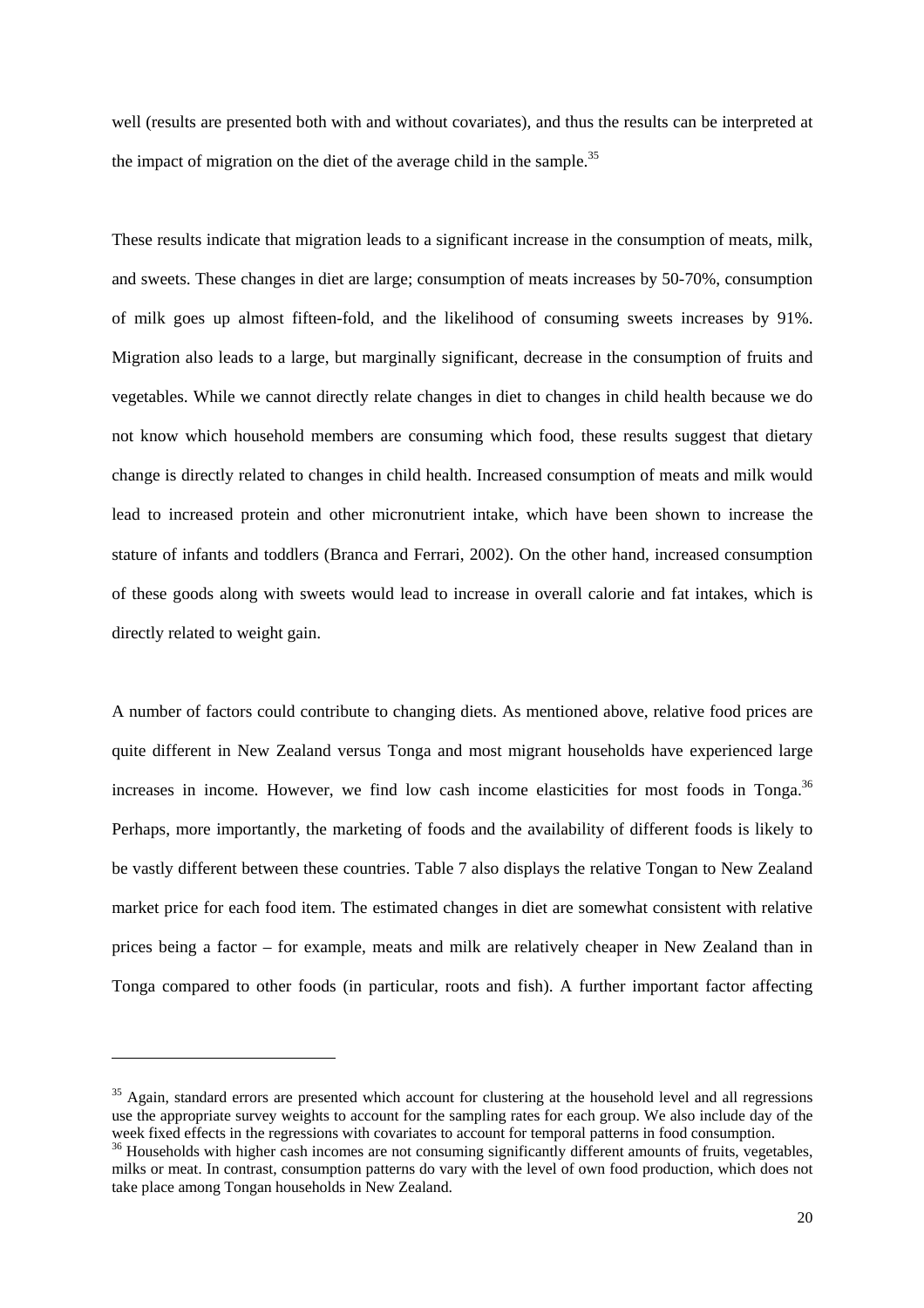relative prices is that many Tongan households grow or raise some of their own food, whereas none of the Tongan migrant households in our survey do.

Overall, these results suggest that dietary change is an important channel through which migration impacts child health and that changes in income, both the direct effect of these changes and their impact on diet, are of limited importance. Differences in relative prices may explain some of this dietary change, but it seems likely that other important mechanisms are also driving this. Another potentially important channel is changes in household structure. For example, ATT estimates indicate that migrant households have almost 75% fewer adult women members. We suspect that having fewer female extended family members around to help prepare meals could be a large contributor to a shift towards less healthy diets. It is also important to note that there are a number of other channels through which migration may impact child health that our data do not allow us to examine. For example, changes in antenatal practices, such as breastfeeding, might explain the increased stature of infants in New Zealand, while reductions in physical activity might play an important role in explaining the increased BMI of pre-teens. It is also possible that maternal health knowledge about nutrition during early childhood may improve in New Zealand.

# **6. Conclusions**

This paper overcomes the selection problems affecting previous studies of the impact of migration on child health by examining a migrant lottery program. The Pacific Access Category (PAC) under New Zealand's immigration policy allows an annual quota of Tongans to migrate to New Zealand in addition to those approved through other migration categories, such as skilled migrants and family streams. Many more applications are received than the quota allows, so a ballot is used by the New Zealand Department of Labour to randomly select from amongst the registrations. A unique survey designed by the authors allows experimental estimates of the impact of migration on child health to be obtained by comparing the health of immigrant children whose parents were successful applicants in the ballot to the health of those children whose parents applied to migrate under the quota, but whose names were not drawn in the ballot.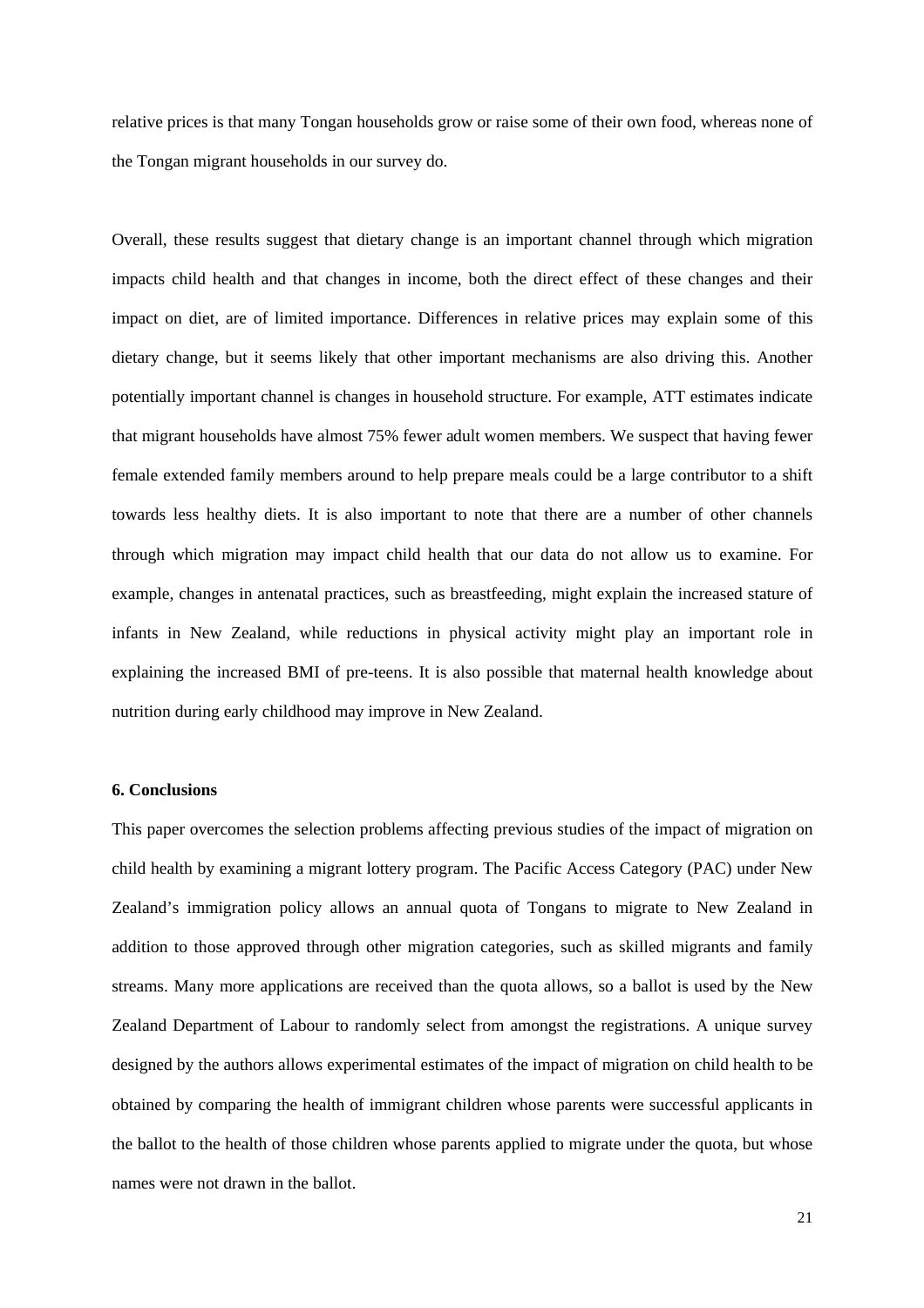Migration is found to have complex effects on children, increasing the stature of infants and toddlers, but also increasing BMI and obesity among pre-teens. Further results suggest that dietary change is an important channel through which migration impacts child health and that changes in income, both the direct effect of these changes and their impact on diet, are of limited importance. Differences in relative prices may explain some of this dietary change, but it seems likely that other important mechanisms, such as changes in household structure, are also driving this.

It is also important to note that there are a number of other channels through which migration may impact child health that our data does not allow us to examine. For example, changes in antenatal practices, such as breastfeeding, might explain the increased stature of infants in New Zealand, while reductions in physical activity might play an important role in explaining the increased BMI of preteens. Further research is needed to examine these effects, as well as to determine interventions which can help lower the rate of obesity among older children in immigrant households.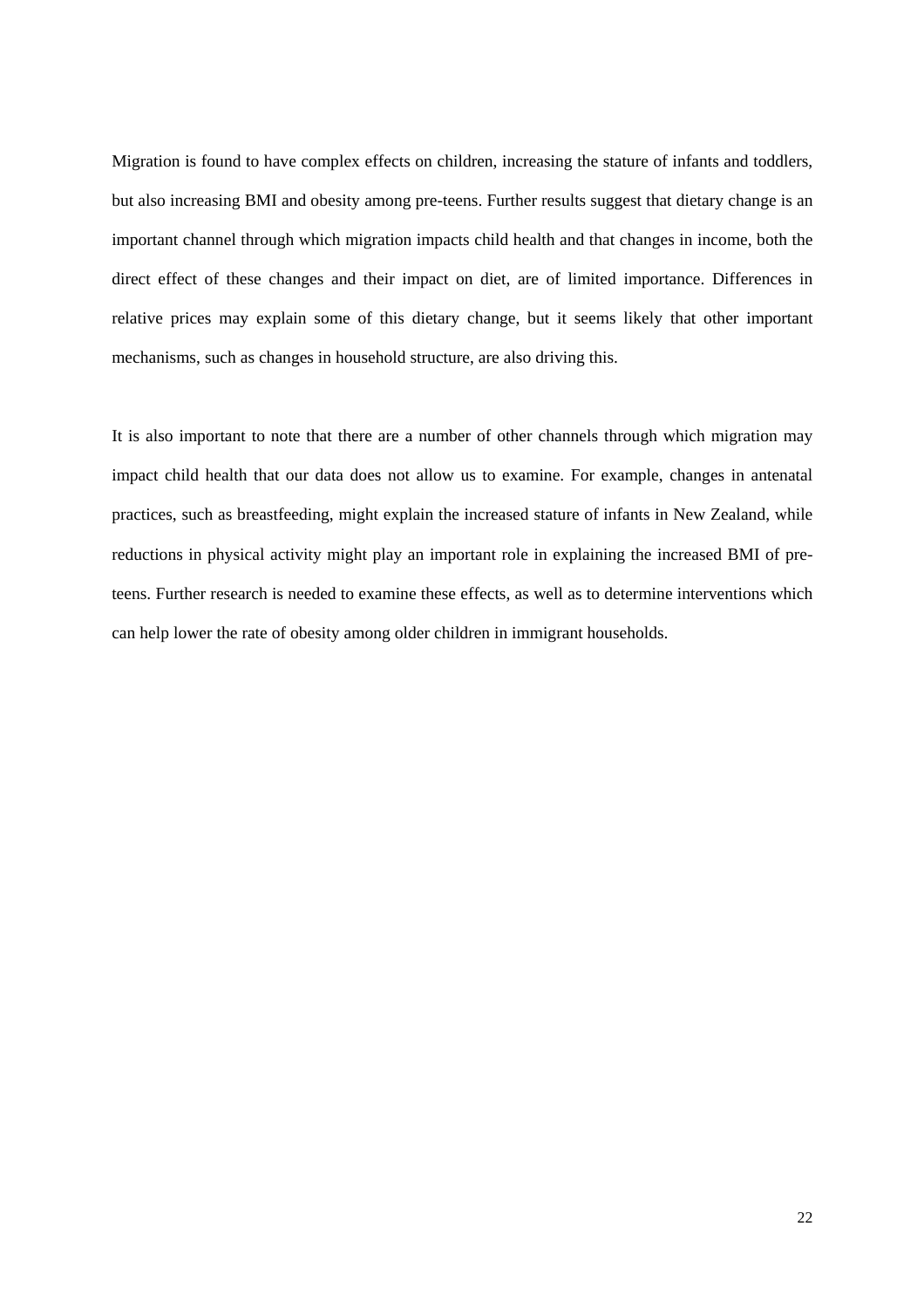## **References**

- Angrist, Joshua (2004) "Treatment Effect Heterogeneity In Theory and Practice", *Economic Journal* 502: C52-C83.
- Bell, C. and Parnell, W. (1996) "Nutrient intakes of Tongan and Tokelauan children living in New Zealand", *New Zealand Medical Journal* 109(1034): 435-438.
- Bloom, Abby (1986) "A Review of Health and Nutrition Issues in the Pacific", *Asia-Pacific Population Journal* 1(4): 17-48.
- Branca, F. and M. Ferrari (2002) "Impact of Micronutrient Deficiencies on Growth: The Stunting Syndrome", *Annals of Nutrition and Metabolism* 46(1): 8-17.
- Carballo, Manuel, Jose Divino and Damir Zeric (1998) "Migration and Health in the European Union", *Tropical Medicine & International Health* 3(12): 936-944.
- Case, Anne, Darren Lubotsky and Christina Paxson, (2002) "Economic Status and Health in Childhood: The Origins of the Gradient", *American Economic Review* 92(5): 1308-1334.
- Cole, T. J., J. V. Freeman, and M. A. Preece (1998) "British 1990 Growth Reference Centiles for Weight, Height, Body Mass Index and Head Circumference Fitted by Maximum Penalized Likelihood", *Statistics in Medicine* 17(4): 407-29.
- Deaton, A. (1997) *The Analysis of Household Surveys: A Microeconometric Approach to Development Policy*, Johns Hopkins University Press, Washington DC.
- Evans, M., Sinclair, R. Fusimalohi, C. and Liava'a, V. (2001) "Globalization, Diet and Health: An Example from Tonga", *Bulletin of the World Health Organization* 79(9): 856-862.
- Frisbie, W., Cho, Y., and Hummer, R. (2001) "Immigration and the health of Asian and Pacific Islander adults in the United States", *American Journal of Epidemiology* 153(4): 372-380.
- Fukuyama, S, T Inaoka, Y Matsumura, T Yamauchi, K Natsuhara, R Kimura and R Ohtsuka (2005) "Anthropometry of 5-19 year-old Tongan children with special interest in the high prevalence of obesity among adolescent girls", *Annals of Human Biology* 32(6): 714-23.
- Gordon, F., Ferguson, E., Toafa, V., Henry, T-E., Goulding, A., Grant, A., and Guthrie, B. (2003) "High levels of childhood obesity observed among 3- to 7-year-old New Zealand Pacific children is a public health concern", *Journal of Nutrition* 133(11): 3456-3460.
- Grossman, Michael (1972) "On the Concept of Health Capital and the Demand for Health", *Journal of Political Economy* 80(20): 223-55.
- Harding, W., Russell, C., Davidson, F., and Prior, I. (1986) "Dietary surveys from the Tokelau Island Migrant Study", *Ecology of Food and Nutrition* 19(1): 83-97.
- Hildebrandt, N. and McKenzie, D. (2005) "The Effects of Migration on Child Health in Mexico", *Economia,* 6(1): 257-289.
- Heckman, J., Hohmann, N., Smith, J. and Khoo, M. (2000) "Substitution and Dropout Bias in Social Experiments: A Study of an Influential Social Experiment", *Quarterly Journal of Economics* 115(2): 651-694.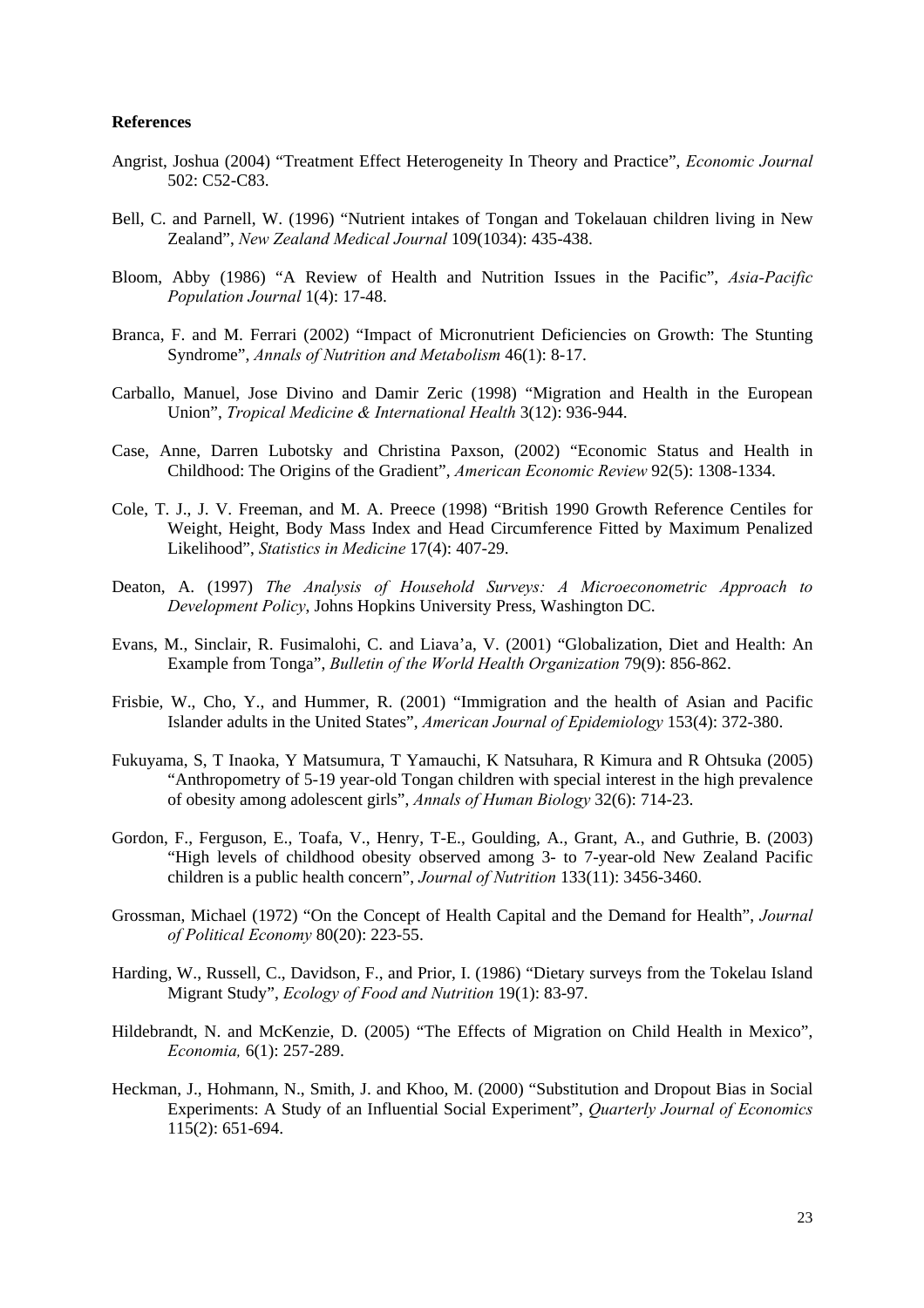- Heckman, J., Ichimura, H. and Todd, P. (1998). "Matching as an Econometric Evaluation Estimator", *Review of Economic Studies*, 65(2): 261–94.
- Institute of Medicine (1998) *From Generation to Generation: The Health and Well-Being of Children in Immigrant Families*. National Academy Press: Washington D.C.
- Jasso, Guillermina, Douglas Massey, Mark Rosenzweig, and James Smith (2004) "Immigrant healthselectivity and acculturation" pp. 227-66 in Norman Anderson, Randy Bulatao, and Barney Cohen (eds.) *Critical Perspectives on Racial and Ethnic Differences in Health in Late Life*. Washington, DC: National Academy Press..
- Kanaiaupuni, Shawn and Katharine M. Donato. 1999. "Migradollars and Mortality: The Effects of Migration on Infant Survival in Mexico." *Demography* August *36*(3): 339-353.
- Kuczmarski, R., Ogden, C. and Grummer-Strawn, L. (2000). "CDC Growth Charts: United States", *National Center for Health Statistics Advance Data from Vital and Health Statistics* 314.
- Kirchengast, Sylvia and Edith Schober (2006) "To be an Immigrant: A Risk Factor for Developing Overweight and Obesity During Childhood and Adolescence?", *Journal of Biosocial Science* 38(5): 695-705.
- Lambert, Julian (1982) "The effect of urbanization and infant foods on infant and maternal nutrition in the South Pacific", *Food and Nutrition Bulletin* 4(3).
- McKenzie, David, John Gibson and Steven Stillman (2006) "How Important is Selection? Experimental Vs Non-experimental Measures of the Income Gains from Migration", *World Bank Policy Research Working Paper* 3906.
- Meulmeister, J., Berg, H., and Wedel, M. (1990) "Vitamin D Status, Parathyroid Hormone and Sunlight in Turkish Moroccan and Caucasian Children in the Netherlands", *European Journal of Clinical Nutrition* 44(4): 461 470.
- Rush E., Plank, L., Davies, P. (2003) "Body composition and physical activity in New Zealand Maori, Pacific and European children aged 5–14 years" *British Journal of Nutrition* 90(6): 1133–39.
- Rush, E., Plank, L., Chandu, V., Laulu, M., Simmons, D., Swinburn, B., and Yajnik, C. (2004) "Body Size, Body Composition, and Fat Distribution: A Comparison of Young Men of European, Pacific Island, and Asian Indian Ethnicities" *New Zealand Medical Journal* 117(1207): 1-9.
- Sahn, David and Harold Alderman (1997) "On the Determinants of Nutrition in Mozambique: The Importance of Age-specific Effects", *World Development* 25(4): 577-588.
- Salesa, J., Bell, C., and Swinburn, B. (1997) "Body size of New Zealand Pacific Islands children and teenagers", *New Zealand Medical Journal* 110(1046): 227-229.
- Schroeder, DG, R. Martorell, J Rivera, M Ruel and J Habicht (1995) "Age differences in the impact of nutritional supplementation on growth", *Journal of Nutrition* 125(4): 1051S-1059S.
- Sindelar, J., and D. Thomas (1991) "Measurement of Child Health: Maternal Response Bias", *Yale University Economic Growth Center Discussion Paper* 633.
- Smith, P., Bogin, B., Sarela-Silva, M., and Loucky, J. (2003) "Economic and Anthropological Assessments of the Health of Children in Maya Immigrant Families in the U.S.", *Economics and Human Biology* 1(1): 145-160.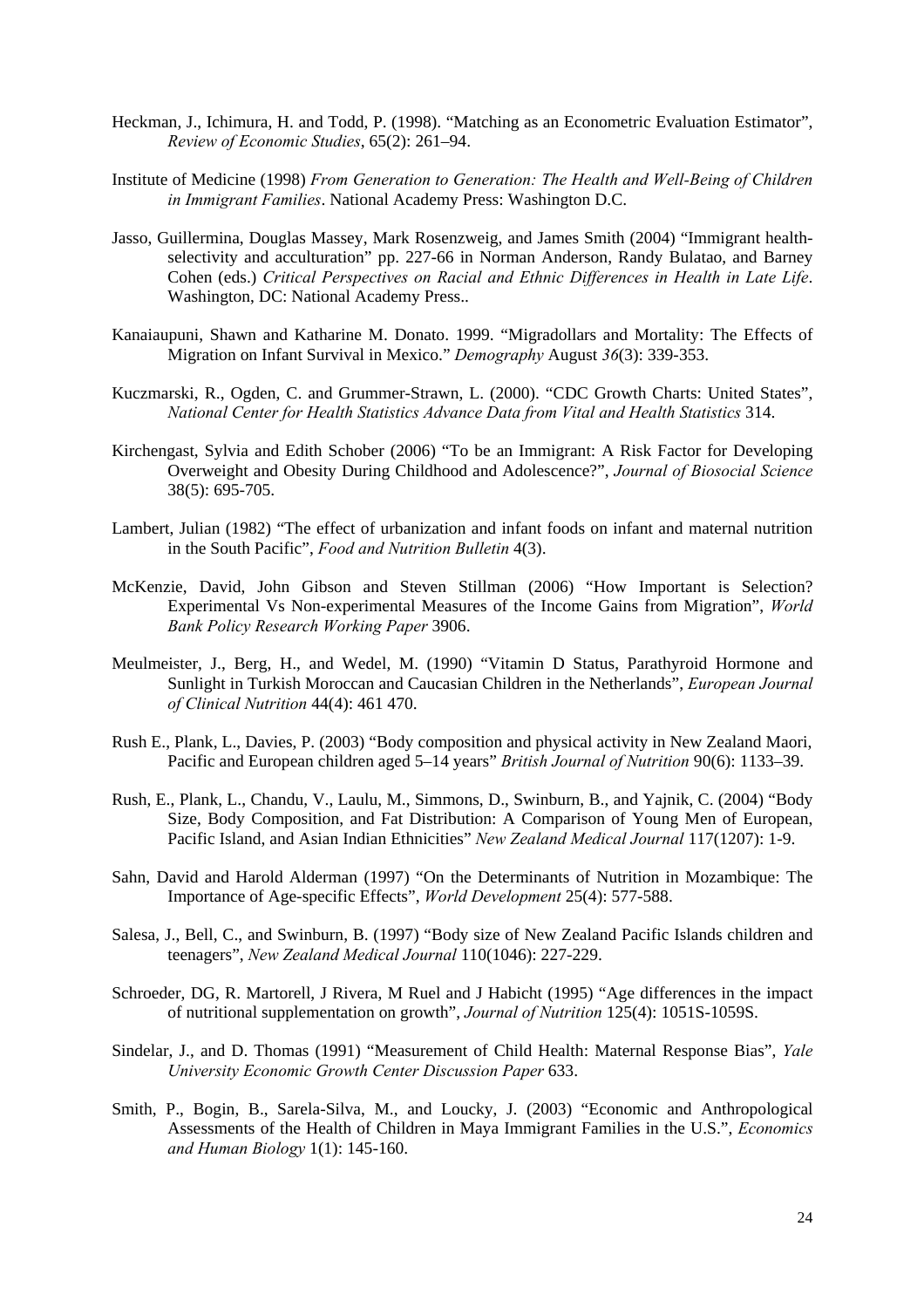- Steckel, Richard (1995) "Stature and the Standard of Living", *Journal of Economic Literature* 33(4): 1903-1940.
- Strauss, J. and Thomas, D (1998) "Health, Nutrition, and Economic Development", *Journal of Economic Literature* 36(2): 766-817.
- Unger, Jennifer, Kim Reynolds, Sohalia Shakib, Donna Sprujit-Metz, Ping Sun and C. Anderson Johnson (2004) "Acculturation, Physical Activity, and Fast-Food Consumption Among Asian-American and Hispanic Adolescents", *Journal of Community Health* 29(6): 467-81.
- WHO, Working Group (1986) "Use and Interpretation of Anthropometric Indicators of Nutritional Status", *Bulletin of the World Health Organization* 64(6): 929–41.
- WHO, Regional Office for the Western Pacific (2005) "Tonga: Health Situation", http://www.wpro.who.int/countries/ton/health\_situation.htm [accessed February 28, 2007].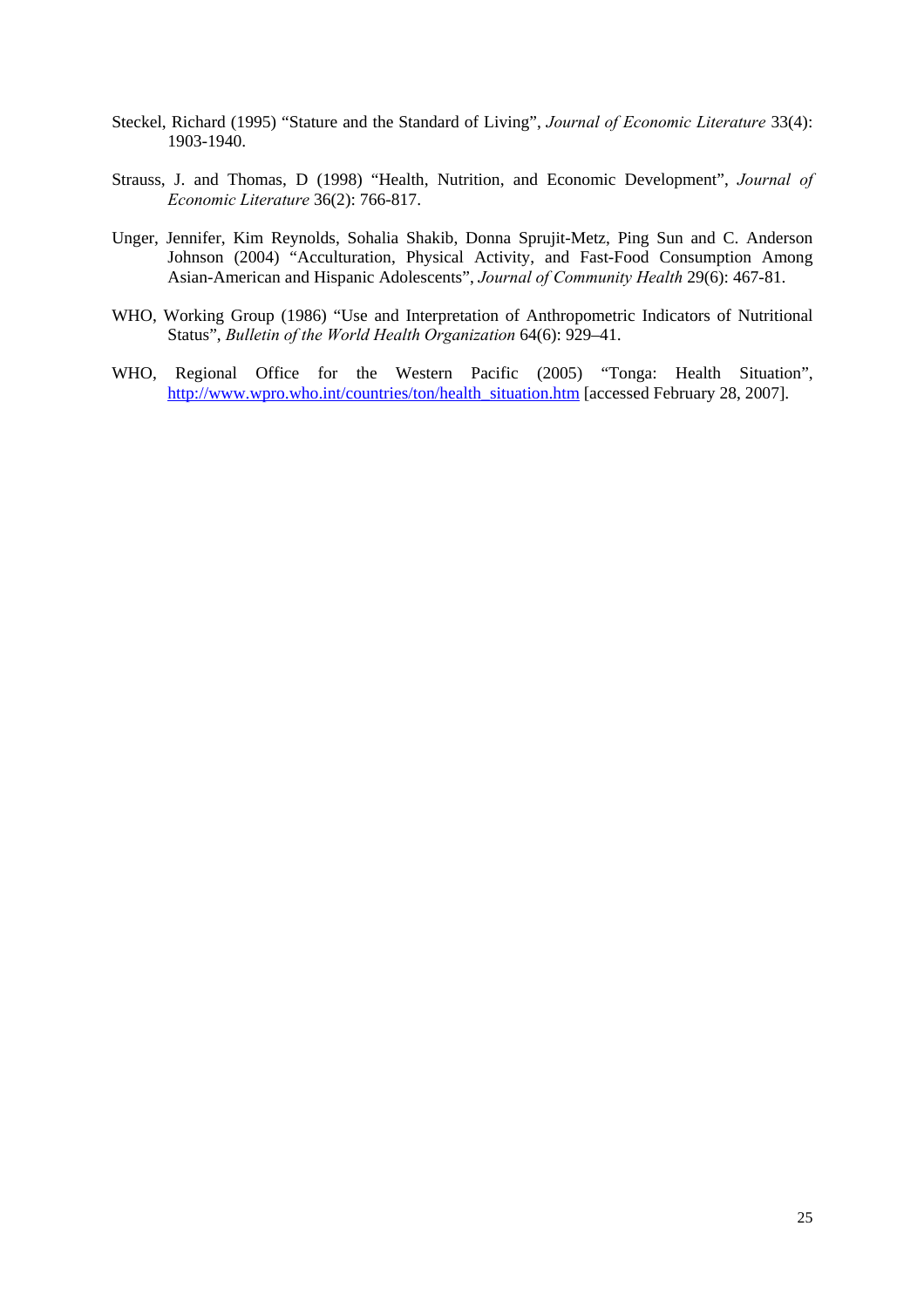# **TABLE 1: TEST FOR RANDOMIZATION**

Comparison of Ex-ante characteristics of children <= 18 in successful and unsuccessful ballots

|                                     | Sample Means      | T-test         |          |
|-------------------------------------|-------------------|----------------|----------|
|                                     | <b>APPLICANTS</b> | of equality    |          |
|                                     | Successful        | Unsuccessful   | of means |
|                                     | <b>Ballots</b>    | <b>Ballots</b> | p-value  |
| Proportion Children 0-2 Years-Old   | 0.14              | 0.17           | 0.45     |
| Proportion Children 3-5 Years-Old   | 0.17              | 0.22           | 0.21     |
| Proportion Children 6-12 Years-Old  | 0.48              | 0.40           | 0.13     |
| Proportion Children 13-18 Years-Old | 0.21              | 0.21           | 0.98     |
| Age in Months                       | 104.2             | 99.0           | 0.52     |
| <b>Proportion Female</b>            | 0.46              | 0.46           | 0.89     |
| Proportion Live with Both Parents   | 0.97              | 0.93           | 0.32     |
| Number of Children in Household     | 4.1               | 4.4            | 0.55     |
| Father's Age                        | 39.7              | 37.9           | 0.08     |
| <b>Father's Years of Education</b>  | 11.6              | 11.3           | 0.35     |
| <b>Father's Height</b>              | 165               | 165            | 0.99     |
| Mother's Age                        | 37.9              | 36.2           | 0.17     |
| Mother's Years of Education         | 11.4              | 11.0           | 0.41     |
| Mother's Height                     | 163               | 163            | 0.83     |
| Proportion in NZ                    | 0.56              |                |          |
| Months in New Zealand               | 9.9               |                |          |
| <b>Total Sample Size</b>            | 208               | 169            |          |

Test statistics account for clustering at the household level and survey stratification and weighting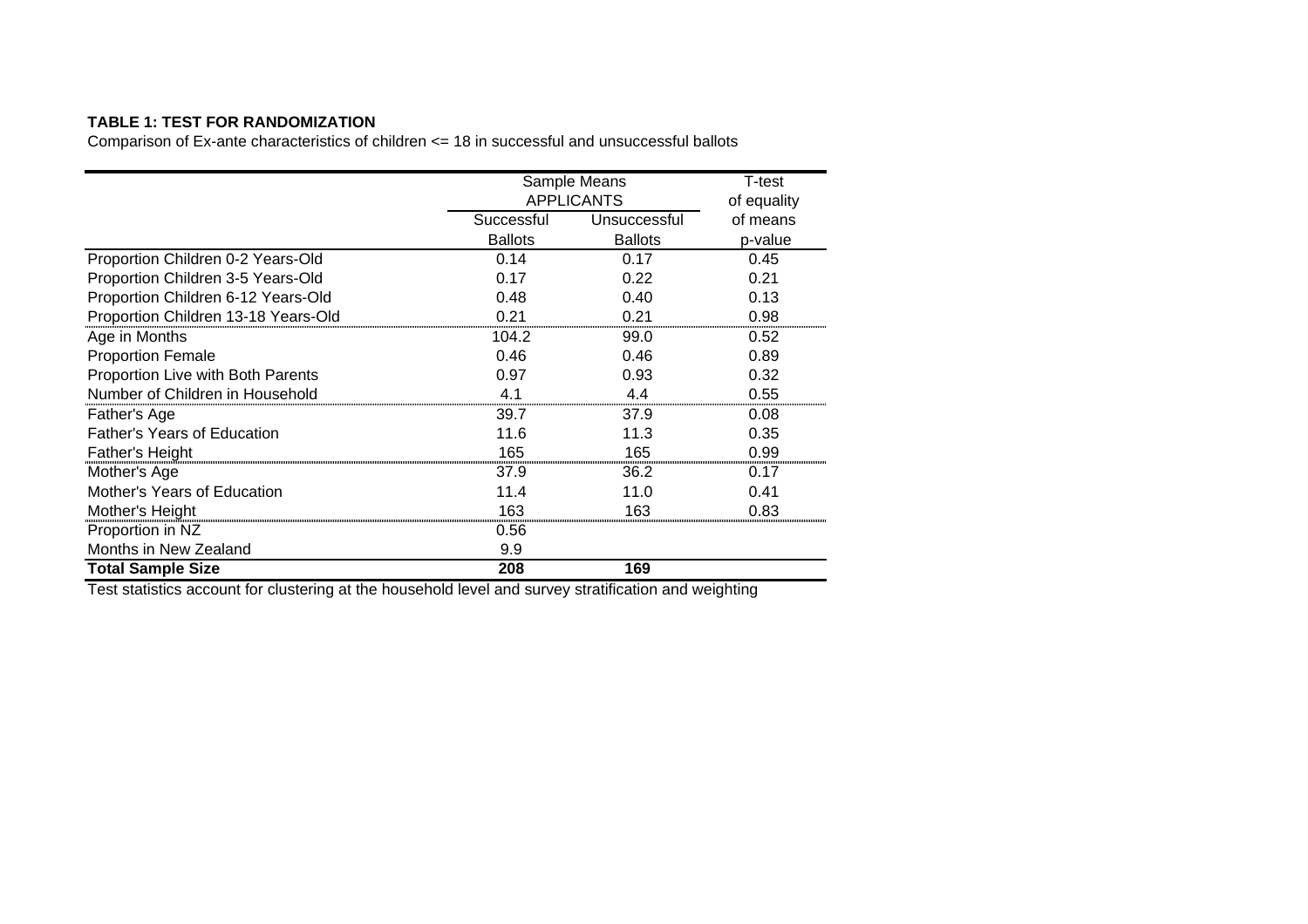# **TABLE 2: SUMMARY STATISTICS** - **Sample Means (Standard Errors)**

|                                 | Very Good    | <b>Much Better</b>  | Standardised | Standardised             | Standardised | Stunted        | Underweight        | Overweight                      | Obese              |
|---------------------------------|--------------|---------------------|--------------|--------------------------|--------------|----------------|--------------------|---------------------------------|--------------------|
|                                 | Parent-Rated | <b>Health Since</b> | Height       | Weight                   | <b>BMI</b>   | Height for Age | <b>BMI</b> for Age | <b>BMI</b> for Age              | <b>BMI</b> for Age |
|                                 | Health       | Last Year           | For Age      | For Age                  | For Age      | < 5th Pctile   | < 5th Pctile       | 85 - 95th Pctile >= 95th Pctile |                    |
|                                 |              |                     |              | Children 0-2 Years-Old   |              |                |                    |                                 |                    |
| <b>Successful Ballots</b>       | 0.49         | 0.41                | 0.46         | $-1.02$                  | 0.37         | 0.19           | 0.25               | 0.07                            | 0.41               |
|                                 | (0.10)       | (0.13)              | (0.51)       | (0.75)                   | (0.55)       | (0.12)         | (0.10)             | (0.07)                          | (0.11)             |
| <b>Unsuccessful Ballots</b>     | 0.78         | 0.39                | $-1.16$      | 0.08                     | 1.41         | 0.43           | 0.04               | 0.08                            | 0.42               |
|                                 | (0.08)       | (0.13)              | (0.39)       | (0.32)                   | (0.41)       | (0.09)         | (0.04)             | (0.06)                          | (0.11)             |
| T-test of equal means (p-value) | 0.03         | 0.90                | 0.01         | 0.19                     | 0.13         | 0.10           | 0.06               | 0.90                            | 0.98               |
| Sub-Sample Size                 | 55           | 38                  | 41           | 42                       | 43           | 41             | 43                 | 43                              | 43                 |
|                                 |              |                     |              | Children 3-5 Years-Old   |              |                |                    |                                 |                    |
| <b>Successful Ballots</b>       | 0.59         | 0.49                | 0.12         | 1.18                     | 1.21         | 0.09           | 0.10               | 0.18                            | 0.33               |
|                                 | (0.10)       | (0.10)              | (0.34)       | (0.44)                   | (0.45)       | (0.06)         | (0.06)             | (0.07)                          | (0.10)             |
| Unsuccessful Ballots            | 0.76         | 0.34                | 0.07         | 0.13                     | 0.21         | 0.11           | 0.11               | 0.17                            | 0.03               |
|                                 | (0.07)       | (0.09)              | (0.23)       | (0.24)                   | (0.22)       | (0.05)         | (0.05)             | (0.06)                          | (0.03)             |
| T-test of equal means (p-value) | 0.16         | 0.28                | 0.91         | 0.04                     | 0.05         | 0.79           | 0.86               | 0.95                            | 0.01               |
| Sub-Sample Size                 | 76           | 76                  | 68           | 69                       | 66           | 68             | 66                 | 66                              | 66                 |
|                                 |              |                     |              | Children 6-12 Years-Old  |              |                |                    |                                 |                    |
| <b>Successful Ballots</b>       | 0.67         | 0.39                | 0.04         | 1.49                     | 1.67         | 0.15           | 0.00               | 0.18                            | 0.44               |
|                                 | (0.05)       | (0.07)              | (0.23)       | (0.23)                   | (0.23)       | (0.04)         | (0.00)             | (0.04)                          | (0.07)             |
| <b>Unsuccessful Ballots</b>     | 0.55         | 0.42                | $-0.32$      | 0.83                     | 1.31         | 0.13           | 0.02               | 0.18                            | 0.32               |
|                                 | (0.07)       | (0.08)              | (0.19)       | (0.18)                   | (0.20)       | (0.04)         | (0.02)             | (0.06)                          | (0.07)             |
| T-test of equal means (p-value) | 0.20         | 0.78                | 0.22         | 0.03                     | 0.25         | 0.83           | 0.32               | 0.92                            | 0.26               |
| Sub-Sample Size                 | 165          | 165                 | 151          | 155                      | 153          | 151            | 153                | 153                             | 153                |
|                                 |              |                     |              | Children 13-18 Years-Old |              |                |                    |                                 |                    |
| <b>Successful Ballots</b>       | 0.70         | 0.31                | $-0.77$      | 1.07                     | 1.62         | 0.29           | 0.04               | 0.33                            | 0.44               |
|                                 | (0.07)       | (0.09)              | (0.28)       | (0.36)                   | (0.31)       | (0.12)         | (0.04)             | (0.08)                          | (0.12)             |
| <b>Unsuccessful Ballots</b>     | 0.53         | 0.42                | $-0.46$      | 1.16                     | 1.48         | 0.16           | 0.06               | 0.16                            | 0.58               |
|                                 | (0.08)       | (0.09)              | (0.23)       | (0.21)                   | (0.34)       | (0.07)         | (0.06)             | (0.06)                          | (0.10)             |
| T-test of equal means (p-value) | 0.10         | 0.40                | 0.41         | 0.83                     | 0.76         | 0.35           | 0.76               | 0.10                            | 0.37               |
| Sub-Sample Size                 | 80           | 80                  | 67           | 68                       | 67           | 67             | 67                 | 67                              | 67                 |
| <b>Total Sample Size</b>        | 376          | 359                 | 327          | 334                      | 329          | 327            | 329                | 329                             | 329                |

Test statistics and standard errors account for clustering at the household level and survey stratification and weighting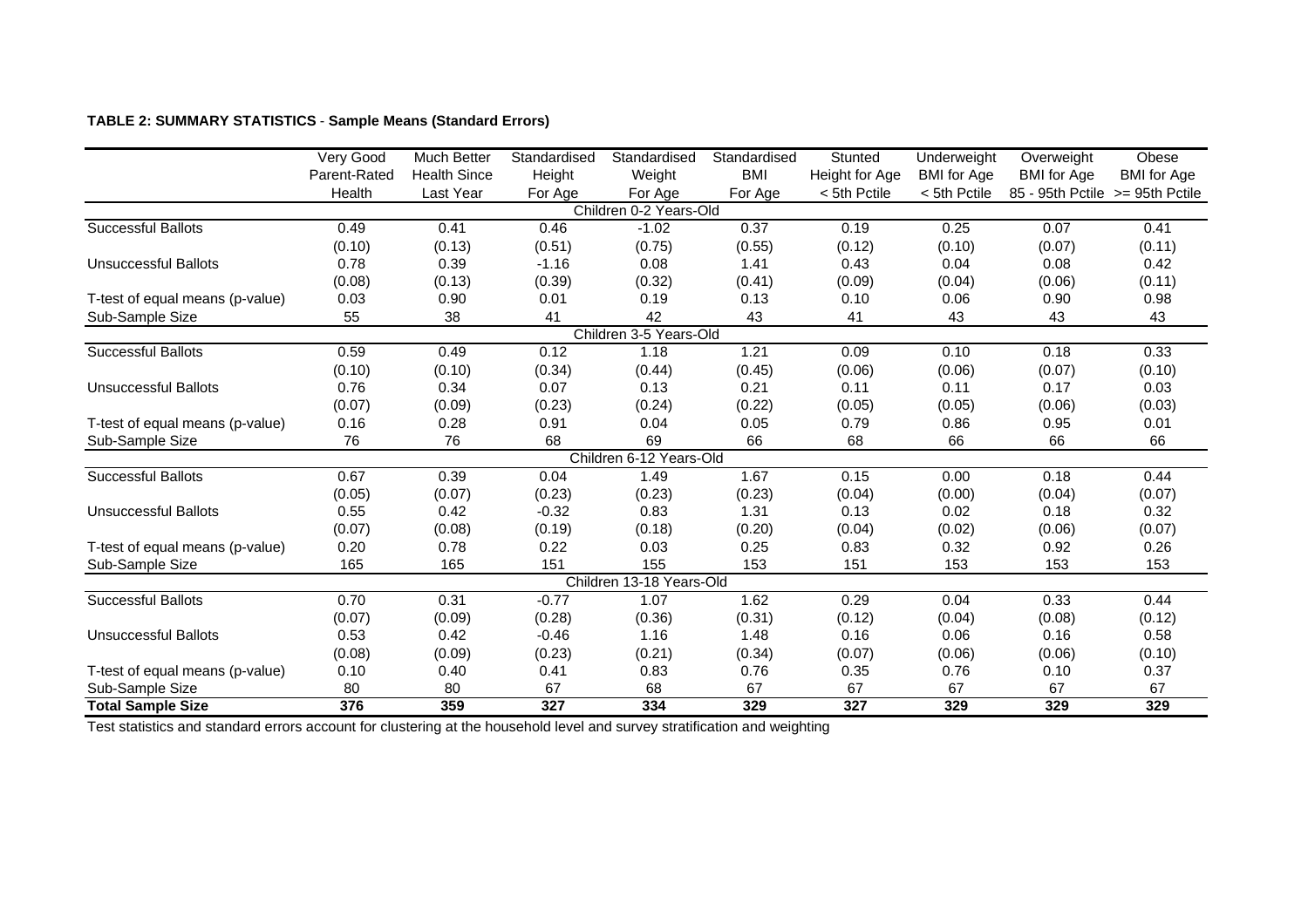|                          | Very Good    | Much Better         | Standardised | Standardised             | Standardised | Stunted        | Underweight        | Overweight         | Obese              |
|--------------------------|--------------|---------------------|--------------|--------------------------|--------------|----------------|--------------------|--------------------|--------------------|
|                          | Parent-Rated | <b>Health Since</b> | Height       | Weight                   | <b>BMI</b>   | Height for Age | <b>BMI</b> for Age | <b>BMI</b> for Age | <b>BMI</b> for Age |
|                          | Health       | Last Year           | For Age      | For Age                  | For Age      | < 5th Pctile   | < 5th Pctile       | 85 - 95th Pctile   | >= 95th Pctile     |
|                          |              |                     |              | Children 0-2 Years-Old   |              |                |                    |                    |                    |
| No Control Variables     | $-0.657***$  | 0.037               | 3.075**      | $-2.966$                 | $-3.750$     | $-0.435***$    | $0.898***$         | $-0.084$           | $-0.016$           |
|                          | (0.232)      | (0.518)             | (1.318)      | (2.791)                  | (2.923)      | (0.094)        | (0.177)            | (0.057)            | (0.555)            |
| <b>Control Variables</b> | $-0.766***$  | $0.691**$           | 3.907**      | $-2.863$                 | $-4.115$     | $-0.426***$    | $0.987***$         | $-0.042$           | $-0.565***$        |
|                          | (0.186)      | (0.308)             | (1.586)      | (2.531)                  | (3.004)      | (0.106)        | (0.022)            | (0.030)            | (0.145)            |
| Sub-Sample Size          | 55           | 38                  | 41           | 42                       | 43           | 41             | 43                 | 43                 | 43                 |
|                          |              |                     |              | Children 3-5 Years-Old   |              |                |                    |                    |                    |
| No Control Variables     | $-0.290$     | 0.345               | 0.098        | $2.271**$                | $2.470*$     | $-0.039$       | $-0.115**$         | $-0.041$           | 0.898***           |
|                          | (0.389)      | (0.299)             | (0.829)      | (1.120)                  | (1.395)      | (0.132)        | (0.051)            | (0.238)            | (0.141)            |
| <b>Control Variables</b> | $-0.311$     | 0.388               | 0.333        | 2.485**                  | 2.239*       | $-0.017$       | $-0.012$           | 0.187              | 1.000***           |
|                          | (0.421)      | (0.315)             | (0.887)      | (1.170)                  | (1.202)      | (0.124)        | (0.018)            | (0.381)            | (0.000)            |
| Sub-Sample Size          | 76           | 76                  | 68           | 69                       | 66           | 68             | 66                 | 66                 | 66                 |
|                          |              |                     |              | Children 6-12 Years-Old  |              |                |                    |                    |                    |
| No Control Variables     | $0.317*$     | $-0.101$            | 1.052        | 1.945**                  | 1.013        | 0.032          | <b>NA</b>          | 0.019              | 0.331              |
|                          | (0.172)      | (0.298)             | (0.907)      | (0.977)                  | (0.905)      | (0.197)        |                    | (0.205)            | (0.284)            |
| <b>Control Variables</b> | $0.375***$   | $-0.075$            | 1.337        | 2.366**                  | 1.287        | 0.145          | <b>NA</b>          | 0.025              | 0.403              |
|                          | (0.142)      | (0.349)             | (1.053)      | (1.043)                  | (0.956)      | (0.313)        |                    | (0.214)            | (0.298)            |
| Sub-Sample Size          | 165          | 165                 | 151          | 155                      | 153          | 151            |                    | 153                | 153                |
|                          |              |                     |              | Children 13-18 Years-Old |              |                |                    |                    |                    |
| No Control Variables     | $0.394***$   | No Converge         | $-0.810$     | $-0.251$                 | 0.372        | $-0.175***$    | <b>NA</b>          | 0.524              | $-0.349$           |
|                          | (0.163)      |                     | (1.079)      | (1.185)                  | (1.208)      | (0.066)        |                    | (0.324)            | (0.361)            |
| <b>Control Variables</b> | 0.268        | $-0.280**$          | $-0.958$     | 0.233                    | 0.923        | No Converge    | <b>NA</b>          | $0.690*$           | $-0.412$           |
|                          | (0.305)      | (0.112)             | (0.816)      | (1.227)                  | (1.408)      |                |                    | (0.369)            | (0.462)            |
| Sub-Sample Size          | 80           | 80                  | 67           | 68                       | 67           | 67             |                    | 67                 | 67                 |
| <b>Total Sample Size</b> | 376          | 359                 | 327          | 334                      | 109          | 327            | 109                | 329                | 329                |

# **TABLE 3: IV ESTIMATES OF EXPERIMENTAL IMPACT (IV Probit Marginal Effects for Outcomes (1) - (2), (6) - (9), Linear IV for Remainder)**

Standard errors account for clustering at the household level and all regressions use survey weights. Models with full control variables include controls for the child's gender, age in months, age in months squared, birth order position, and their parent's age and height. Ballot success is used to instrument for being in NZ in each regression.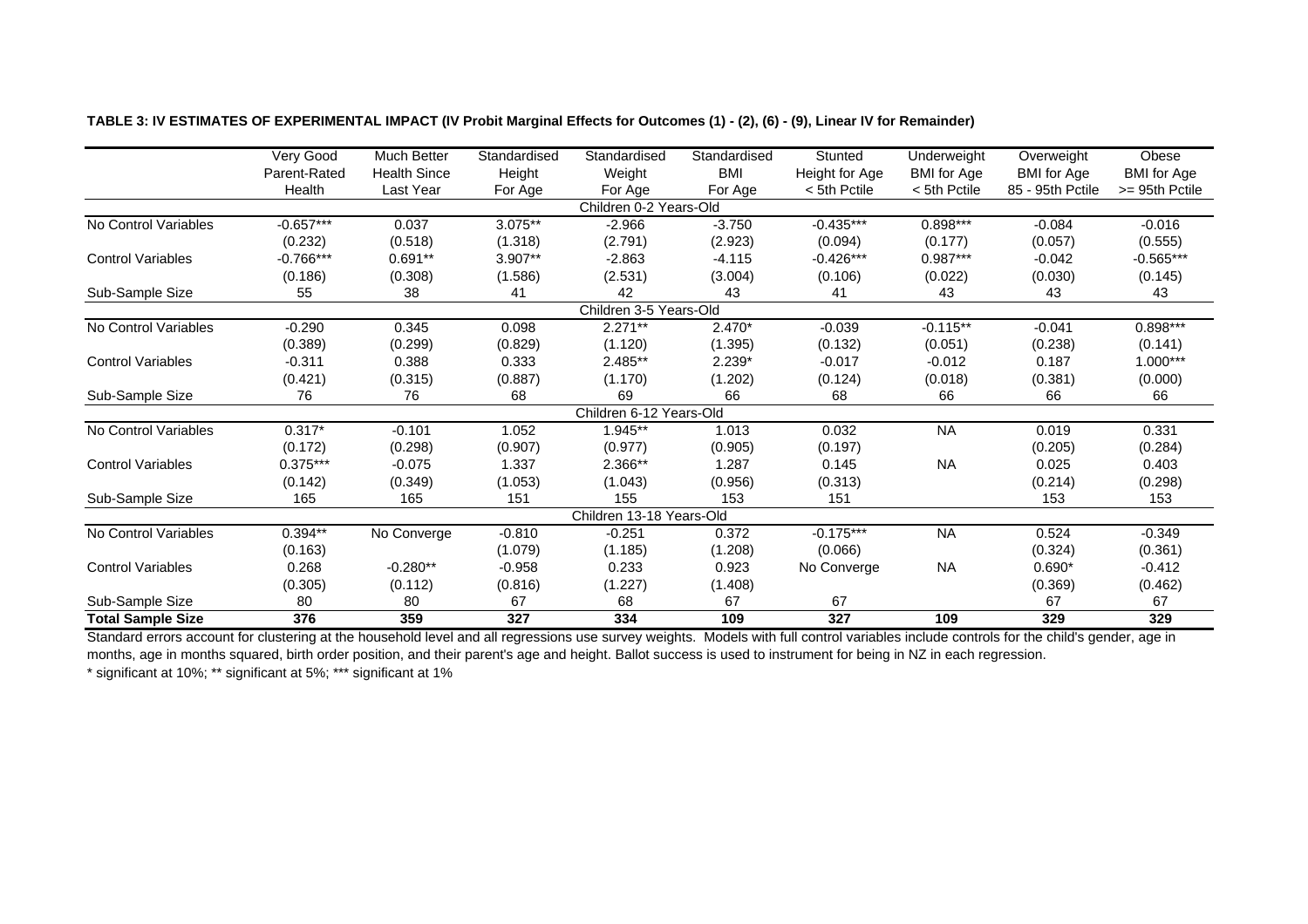|                                | Very Good    | Much Better         | Standardised | Standardised             | Standardised | Stunted        | Overweight         | Obese              |
|--------------------------------|--------------|---------------------|--------------|--------------------------|--------------|----------------|--------------------|--------------------|
|                                | Parent-Rated | <b>Health Since</b> | Height       | Weight                   | <b>BMI</b>   | Height for Age | <b>BMI</b> for Age | <b>BMI</b> for Age |
|                                | Health       | Last Year           | For Age      | For Age                  | For Age      | < 5th Pctile   | 85 - 95th Pctile   | >= 95th Pctile     |
|                                |              |                     |              | Children 0-2 Years-Old   |              |                |                    |                    |
| <b>Girls</b>                   | $-0.687$     | No Converge         | $5.35***$    | 1.657                    | $-5.751$     | No Converge    | No Converge        | $-0.554***$        |
|                                | (0.458)      |                     | (2.639)      | (2.006)                  | (3.834)      |                |                    | (0.145)            |
| <b>Boys</b>                    | $-0.817***$  | No Converge         | 1.598        | $-10.400$                | 1.256        | No Converge    | No Converge        | 0.289              |
|                                | (0.124)      |                     | (2.015)      | (6.712)                  | (5.533)      |                |                    | (1.651)            |
| Test of equal impact (p-value) | 0.774        |                     | 0.285        | 0.087                    | 0.295        |                |                    | 0.324              |
| Sub-Sample Size                | 55           |                     | 41           | 42                       | 43           |                |                    | 43                 |
|                                |              |                     |              | Children 3-5 Years-Old   |              |                |                    |                    |
| Girls                          | No Converge  | $-0.151$            | 1.161        | $1.441*$                 | $-0.100$     | No Converge    | No Converge        | No Converge        |
|                                |              | (0.332)             | (1.266)      | (0.856)                  | (0.772)      |                |                    |                    |
| Boys                           | No Converge  | 0.454               | $-0.700$     | $3.693*$                 | 5.333*       | No Converge    | No Converge        | No Converge        |
|                                |              | (0.486)             | (1.473)      | (2.172)                  | (3.095)      |                |                    |                    |
| Test of equal impact (p-value) |              | 0.358               | 0.357        | 0.300                    | 0.096        |                |                    |                    |
| Sub-Sample Size                |              | 76                  | 68           | 69                       | 66           |                |                    |                    |
|                                |              |                     |              | Children 6-12 Years-Old  |              |                |                    |                    |
| Girls                          | $0.456***$   | $-0.187$            | 1.823        | 3.685**                  | 2.526        | 0.037          | $-0.116$           | $0.667***$         |
|                                | (0.084)      | (0.402)             | (1.686)      | (1.821)                  | (1.681)      | (0.340)        | (0.075)            | (0.133)            |
| <b>Boys</b>                    | 0.304        | 0.010               | 0.996        | 1.389                    | 0.367        | 0.218          | 0.335              | $-0.046$           |
|                                | (0.220)      | (0.408)             | (1.040)      | (0.859)                  | (0.943)      | (0.436)        | (0.427)            | (0.303)            |
| Test of equal impact (p-value) | 0.347        | 0.681               | 0.628        | 0.170                    | 0.209        | 0.739          | 0.203              | 0.096              |
| Sub-Sample Size                | 165          | 165                 | 151          | 155                      | 153          | 151            | 153                | 153                |
|                                |              |                     |              | Children 13-18 Years-Old |              |                |                    |                    |
| Girls                          | $0.467***$   | $-0.263**$          | $-0.422$     | $-0.199$                 | $-0.084$     | No Converge    | 0.552              | $-0.623***$        |
|                                | (0.084)      | (0.120)             | (1.242)      | (1.485)                  | (1.770)      |                | (0.684)            | (0.178)            |
| <b>Boys</b>                    | $-0.211$     | $-0.284**$          | $-1.433$     | 0.640                    | 1.841        | No Converge    | 0.730              | 0.077              |
|                                | (0.589)      | (0.115)             | (1.125)      | (1.680)                  | (2.143)      |                | (0.503)            | (0.537)            |
| Test of equal impact (p-value) | 0.144        | 0.562               | 0.554        | 0.676                    | 0.488        |                | 0.850              | 0.332              |
| Sub-Sample Size                | 80           | 80                  | 67           | 68                       | 67           |                | 67                 | 67                 |
| <b>Total Sample Size</b>       | 300          | 321                 | 327          | 334                      | 329          | 151            | 220                | 263                |

**TABLE 4: IV ESTIMATES OF EXPERIMENTAL IMPACT BY GENDER (IV Probit Marginal Effects for Outcomes (1) - (2), (6) - (8), Linear IV for Remainder)**

Standard errors account for clustering at the household level and all regressions use survey weights. All models include a control variable for the child's gender, age in months, age in months squared, birth order position, and their parent's age and height. Ballot success is used to instrument for being in NZ, both of which are interacted with the child's gender.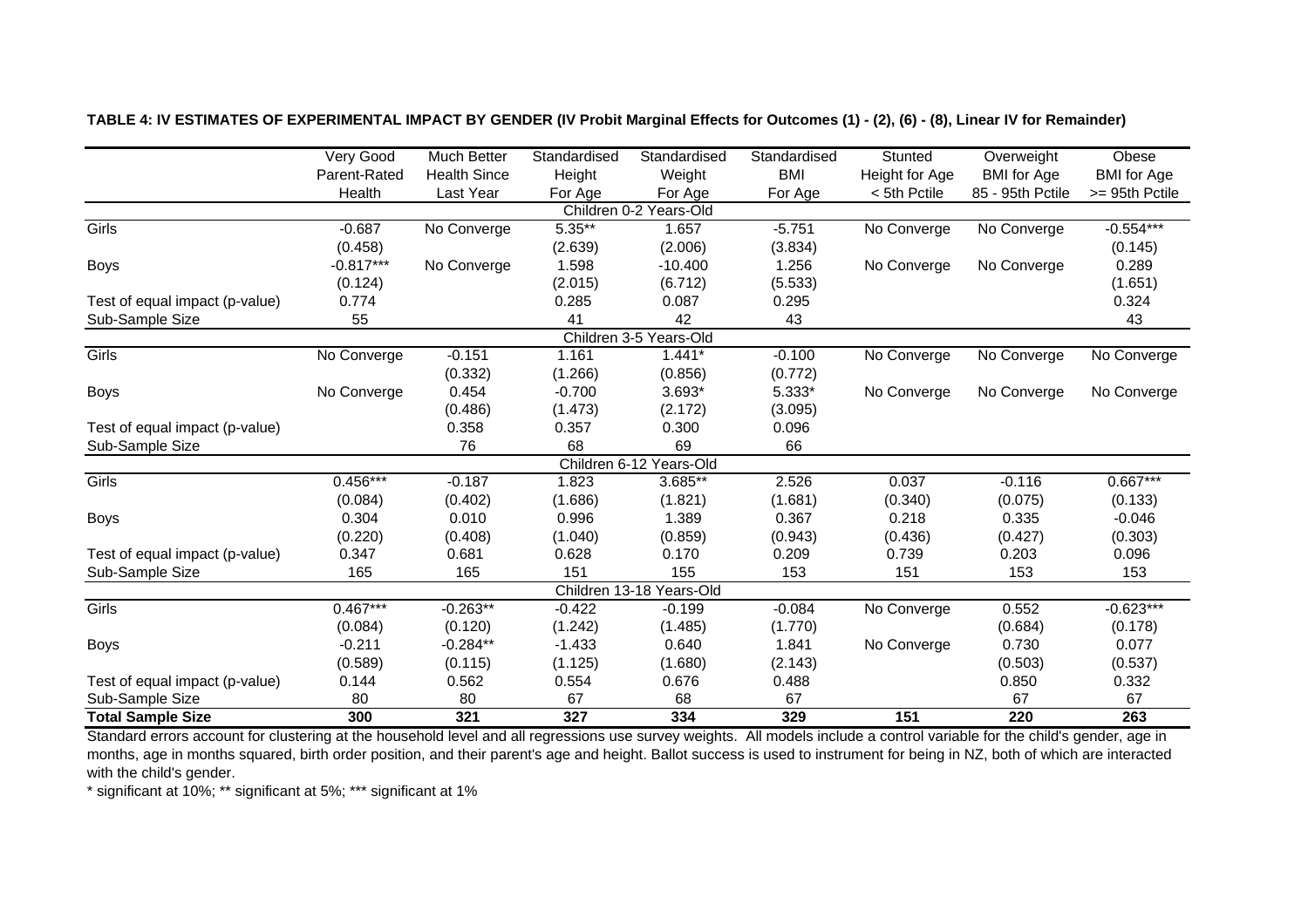|                                    | <b>Very Good</b><br>Parent-Rated<br>Health | <b>Much Better</b><br><b>Health Since</b><br>Last Year | Height<br>For Age | Standardised Standardised<br>Weight<br>For Age | Standardised<br><b>BMI</b><br>For Age | Stunted<br>Height for Age<br>< 5th Pctile | Underweight<br><b>BMI</b> for Age<br>< 5th Pctile | Overweight<br><b>BMI</b> for Age<br>85 - 95th Pctile >= 95th Pctile | Obese<br><b>BMI</b> for Age |
|------------------------------------|--------------------------------------------|--------------------------------------------------------|-------------------|------------------------------------------------|---------------------------------------|-------------------------------------------|---------------------------------------------------|---------------------------------------------------------------------|-----------------------------|
| Log Total Household Cash Income    | $-0.109***$                                | $-0.023$                                               | $0.179**$         | $-0.221**$                                     | $-0.356***$                           | $-0.024$                                  | $0.0105*$                                         | 0.014                                                               | $-0.0596*$                  |
|                                    | (0.041)                                    | (0.051)                                                | (0.085)           | (0.099)                                        | (0.097)                               | (0.021)                                   | (0.006)                                           | (0.030)                                                             | (0.036)                     |
| Log Total Household Own-Production | $0.0572*$                                  | 0.043                                                  | 0.015             | 0.086                                          | $0.254*$                              | $-0.005$                                  | $-0.011$                                          | 0.005                                                               | 0.035                       |
|                                    | (0.030)                                    | (0.050)                                                | (0.138)           | (0.076)                                        | (0.138)                               | (0.030)                                   | (0.007)                                           | (0.018)                                                             | (0.046)                     |
| Log Distance from Nearest Doctor   | 0.001                                      | 0.085                                                  | 0.052             | $-0.178*$                                      | $-0.184$                              | $-0.014$                                  | $0.00869*$                                        | $-0.026$                                                            | 0.002                       |
|                                    | (0.041)                                    | (0.054)                                                | (0.146)           | (0.106)                                        | (0.171)                               | (0.032)                                   | (0.005)                                           | (0.022)                                                             | (0.053)                     |
| Female Dummy                       | $-0.109$                                   | $-0.065$                                               | $-0.117$          | $0.284*$                                       | $0.470**$                             | 0.057                                     | $-0.0260**$                                       | $-0.035$                                                            | $0.149**$                   |
|                                    | (0.078)                                    | (0.064)                                                | (0.219)           | (0.153)                                        | (0.188)                               | (0.063)                                   | (0.012)                                           | (0.046)                                                             | (0.060)                     |
| Age in Months / 12                 | $-0.049$                                   | $-0.017$                                               | 0.038             | $0.195**$                                      | 0.108                                 | $-0.0404**$                               | $-0.00496*$                                       | 0.045                                                               | $-0.022$                    |
|                                    | (0.032)                                    | (0.031)                                                | (0.110)           | (0.092)                                        | (0.086)                               | (0.020)                                   | (0.003)                                           | (0.031)                                                             | (0.034)                     |
| Age Squared / 144                  | 0.002                                      | 0.001                                                  | $-0.007$          | $-0.00911**$                                   | $-0.003$                              | 0.00305***                                | 0.000331**                                        | $-0.002$                                                            | 0.002                       |
|                                    | (0.002)                                    | (0.002)                                                | (0.006)           | (0.004)                                        | (0.004)                               | (0.001)                                   | (0.000)                                           | (0.001)                                                             | (0.002)                     |
| <b>Birth Order Position</b>        | 0.009                                      | $-0.013$                                               | $0.260**$         | $0.211**$                                      | 0.086                                 | $-0.0561*$                                | $-0.009$                                          | $-0.051$                                                            | 0.020                       |
|                                    | (0.041)                                    | (0.035)                                                | (0.123)           | (0.101)                                        | (0.119)                               | (0.030)                                   | (0.006)                                           | (0.034)                                                             | (0.036)                     |
| Number of Children in Household    | $-0.009$                                   | $-0.012$                                               | $-0.083$          | $-0.022$                                       | 0.018                                 | 0.031                                     | $-0.003$                                          | 0.023                                                               | $-0.033$                    |
|                                    | (0.032)                                    | (0.034)                                                | (0.092)           | (0.063)                                        | (0.088)                               | (0.022)                                   | (0.004)                                           | (0.021)                                                             | (0.033)                     |
| Lives with Both Parents            | 0.048                                      | $0.367***$                                             | $-0.253$          | $-0.634**$                                     | $-0.418$                              | $0.176***$                                | Perfect                                           | $-0.204*$                                                           | 0.170                       |
|                                    | (0.146)                                    | (0.072)                                                | (0.330)           | (0.311)                                        | (0.477)                               | (0.030)                                   | Predictor                                         | (0.114)                                                             | (0.148)                     |
| Father's Age                       | $-0.001$                                   | $-0.018$                                               | $-0.031$          | $-0.029$                                       | $-0.016$                              | $-0.001$                                  | $-0.001$                                          | $-0.0165**$                                                         | 0.006                       |
|                                    | (0.011)                                    | (0.014)                                                | (0.033)           | (0.022)                                        | (0.029)                               | (0.007)                                   | (0.001)                                           | (0.007)                                                             | (0.011)                     |
| Mother's Age                       | 0.011                                      | 0.017                                                  | 0.059             | 0.033                                          | $-0.005$                              | $-0.007$                                  | 0.001                                             | 0.009                                                               | $-0.003$                    |
|                                    | (0.010)                                    | (0.014)                                                | (0.038)           | (0.032)                                        | (0.036)                               | (0.008)                                   | (0.001)                                           | (0.007)                                                             | (0.012)                     |
| Father's Years of Education        | $0.0494*$                                  | 0.026                                                  | $-0.149**$        | $-0.139**$                                     | $-0.053$                              | $-0.005$                                  | 0.005                                             | $-0.0374**$                                                         | $-0.017$                    |
|                                    | (0.029)                                    | (0.031)                                                | (0.074)           | (0.056)                                        | (0.084)                               | (0.019)                                   | (0.004)                                           | (0.018)                                                             | (0.033)                     |
| Mother's Years of Education        | 0.022                                      | $-0.027$                                               | 0.112             | $0.216***$                                     | 0.114                                 | $-0.006$                                  | $-0.007$                                          | 0.021                                                               | $-0.002$                    |
|                                    | (0.024)                                    | (0.024)                                                | (0.094)           | (0.054)                                        | (0.102)                               | (0.022)                                   | (0.005)                                           | (0.013)                                                             | (0.034)                     |
| Father's Height                    | 0.000                                      | 0.001                                                  | 0.000             | $-0.00462**$                                   | $-0.00567**$                          | 0.001                                     | 0.000                                             | $-0.00142***$                                                       | 0.000                       |
|                                    | (0.001)                                    | (0.002)                                                | (0.003)           | (0.002)                                        | (0.002)                               | (0.001)                                   | (0.000)                                           | (0.000)                                                             | (0.001)                     |
| Mother's Height                    | $-0.00371*$                                | 0.002                                                  | 0.002             | $0.00561**$                                    | $0.00649*$                            | 0.001                                     | 0.000                                             | 0.001                                                               | 0.007                       |
|                                    | (0.002)                                    | (0.002)                                                | (0.005)           | (0.003)                                        | (0.004)                               | (0.001)                                   | (0.001)                                           | (0.001)                                                             | (0.006)                     |
| Constant                           |                                            |                                                        | $-2.661$          | 0.140                                          | 1.510                                 |                                           |                                                   |                                                                     |                             |
|                                    |                                            |                                                        | (1.932)           | (1.365)                                        | (1.890)                               |                                           |                                                   |                                                                     |                             |
| Observations                       | 417                                        | 393                                                    | 356               | 374                                            | 366                                   | 356                                       | 344                                               | 366                                                                 | 366                         |
| R-squared                          | 0.10                                       | 0.07                                                   | 0.09              | 0.23                                           | 0.17                                  | 0.13                                      | 0.31                                              | 0.14                                                                | 0.13                        |

**TABLE 5: CORRELATES OF HEALTH STATUS IN TONGA (Probit Marginal Effects for Outcomes (1) - (2), (6) - (9), OLS for Remainder)**

Robust standard errors in parentheses, Clustered at Household Level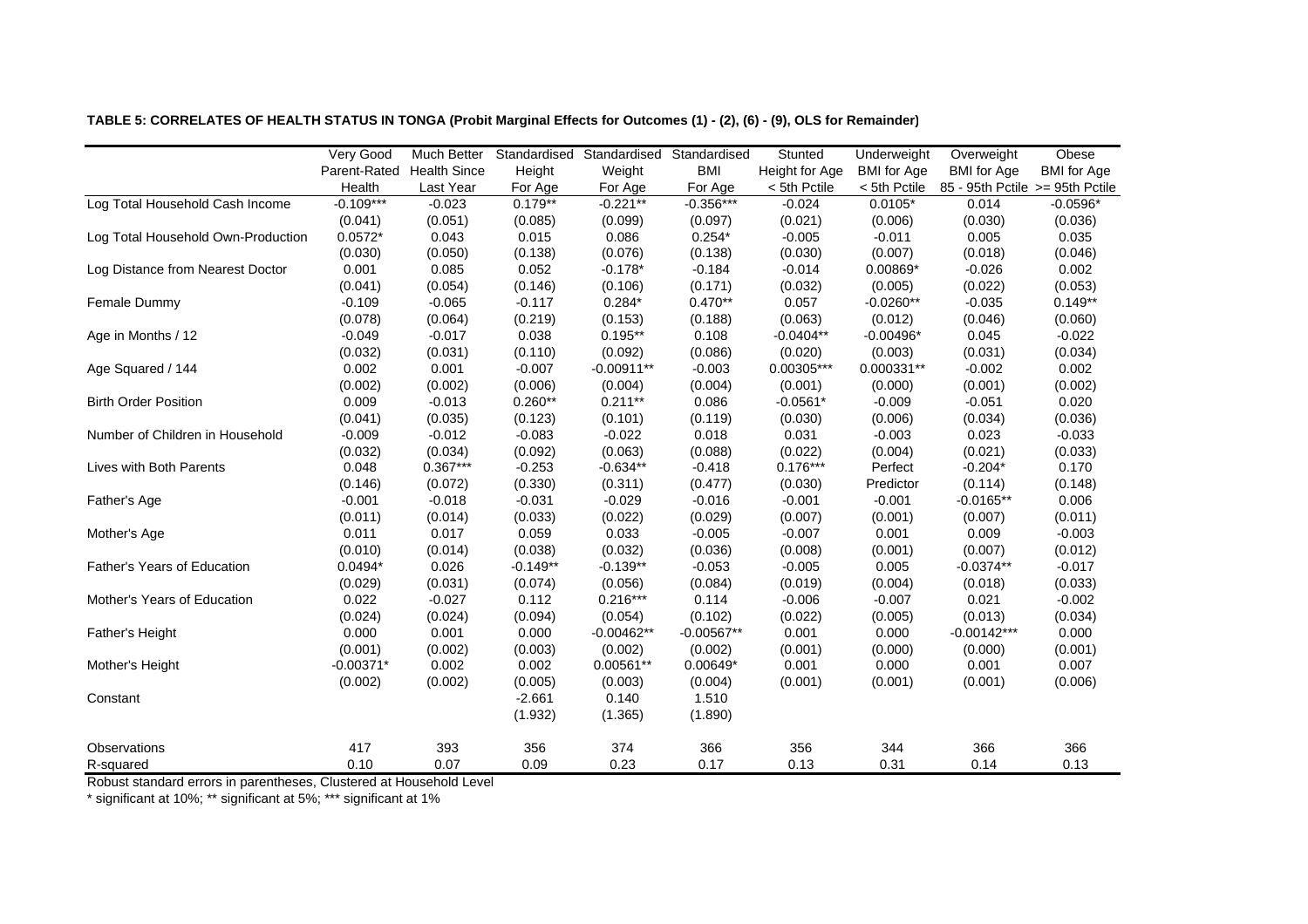|                                    | Very Good    | <b>Much Better</b>  | Standardised | Standardised | Standardised | Overweight                      | Obese              |
|------------------------------------|--------------|---------------------|--------------|--------------|--------------|---------------------------------|--------------------|
|                                    | Parent-Rated | <b>Health Since</b> | Height       | Weight       | <b>BMI</b>   | <b>BMI</b> for Age              | <b>BMI</b> for Age |
|                                    | Health       | Last Year           | For Age      | For Age      | For Age      | 85 - 95th Pctile >= 95th Pctile |                    |
| Change in Total Household Earnings | 0.000        | $-0.0354**$         | $-0.021$     | $-0.006$     | 0.004        | $-0.0111**$                     | $-0.002$           |
| (00s NZD)                          | (0.000)      | (0.017)             | (0.021)      | (0.038)      | (0.041)      | (0.005)                         | (0.014)            |
| Months in New Zealand / 12         | 0.012        | 0.220               | 0.306        | 0.222        | 0.060        | $-0.027$                        | 0.067              |
|                                    | (0.015)      | (0.231)             | (0.267)      | (0.299)      | (0.340)      | (0.056)                         | (0.129)            |
| Female Dummy                       | 0.004        | 0.216               | 0.080        | 0.177        | $-0.105$     | $-0.053$                        | $-0.058$           |
|                                    | (0.005)      | (0.135)             | (0.253)      | (0.220)      | (0.317)      | (0.073)                         | (0.129)            |
| Age in Months / 12                 | 0.000        | 0.094               | $-0.231$     | 0.066        | 0.113        | $-0.005$                        | $-0.010$           |
|                                    | (0.001)      | (0.075)             | (0.157)      | (0.213)      | (0.163)      | (0.028)                         | (0.058)            |
| Age Squared / 144                  | 0.000        | $-0.001$            | 0.008        | 0.000        | 0.000        | 0.001                           | 0.004              |
|                                    | (0.000)      | (0.003)             | (0.007)      | (0.009)      | (0.007)      | (0.001)                         | (0.003)            |
| <b>Birth Order Position</b>        | 0.003        | $-0.192**$          | 0.053        | 0.019        | 0.004        | $-0.011$                        | $-0.041$           |
|                                    | (0.004)      | (0.092)             | (0.201)      | (0.214)      | (0.216)      | (0.054)                         | (0.088)            |
| Number of Children in Household    | $-0.001$     | $0.250**$           | $-0.308**$   | $-0.062$     | 0.125        | $-0.005$                        | 0.025              |
|                                    | (0.002)      | (0.117)             | (0.128)      | (0.178)      | (0.198)      | (0.037)                         | (0.062)            |
| Lives with Both Parents            | Perfect      | Perfect             | $1.424***$   | 1.966***     | 1.973***     | Perfect                         | $0.287**$          |
|                                    | Predictor    | Predictor           | (0.316)      | (0.492)      | (0.513)      | Predictor                       | (0.123)            |
| Father's Age                       | $-0.001$     | $-0.0880***$        | $0.0771*$    | $-0.032$     | 0.006        | $-0.011$                        | 0.020              |
|                                    | (0.001)      | (0.032)             | (0.039)      | (0.091)      | (0.088)      | (0.012)                         | (0.032)            |
| Mother's Age                       | 0.002        | 0.037               | $-0.005$     | $-0.038$     | $-0.099$     | 0.013                           | $-0.0471*$         |
|                                    | (0.003)      | (0.028)             | (0.049)      | (0.054)      | (0.070)      | (0.013)                         | (0.026)            |
| Father's Years of Education        | $-0.001$     | $-0.033$            | $-0.033$     | 0.017        | $-0.034$     | $-0.0213**$                     | $-0.013$           |
|                                    | (0.002)      | (0.056)             | (0.043)      | (0.040)      | (0.052)      | (0.009)                         | (0.021)            |
| Mother's Years of Education        | 0.002        | 0.052               | $-0.043$     | $0.186*$     | 0.151        | $-0.0352**$                     | 0.056              |
|                                    | (0.002)      | (0.059)             | (0.063)      | (0.096)      | (0.110)      | (0.017)                         | (0.042)            |
| Father's Height                    | 0.000        | $-0.001$            | 0.000        | 0.00549**    | 0.002        | 0.000                           | 0.000              |
|                                    | (0.000)      | (0.002)             | (0.002)      | (0.003)      | (0.003)      | (0.001)                         | (0.001)            |
| Mother's Height                    | 0.000        | $0.0485**$          | $0.00434*$   | 0.004        | 0.003        | 0.00804***                      | $-0.001$           |
|                                    | (0.000)      | (0.021)             | (0.002)      | (0.003)      | (0.004)      | (0.003)                         | (0.001)            |
| Constant                           |              |                     | $-1.881$     | $-2.373$     | $-0.689$     |                                 |                    |
|                                    |              |                     | (1.748)      | (2.621)      | (2.361)      |                                 |                    |
| <b>Observations</b>                | 111          | 108                 | 104          | 102          | 98           | 95                              | 98                 |
| R-squared                          | 0.62         | 0.38                | 0.26         | 0.26         | 0.26         | 0.15                            | 0.16               |

**TABLE 6: CORRELATES OF HEALTH STATUS IN NEW ZEALAND (Probit Marginal Effects for Outcomes (1) - (2), (6) - (7), OLS for Remainder)**

Robust standard errors in parentheses, Clustered at Household Level (7 individuals are stunted and 1 underweight)